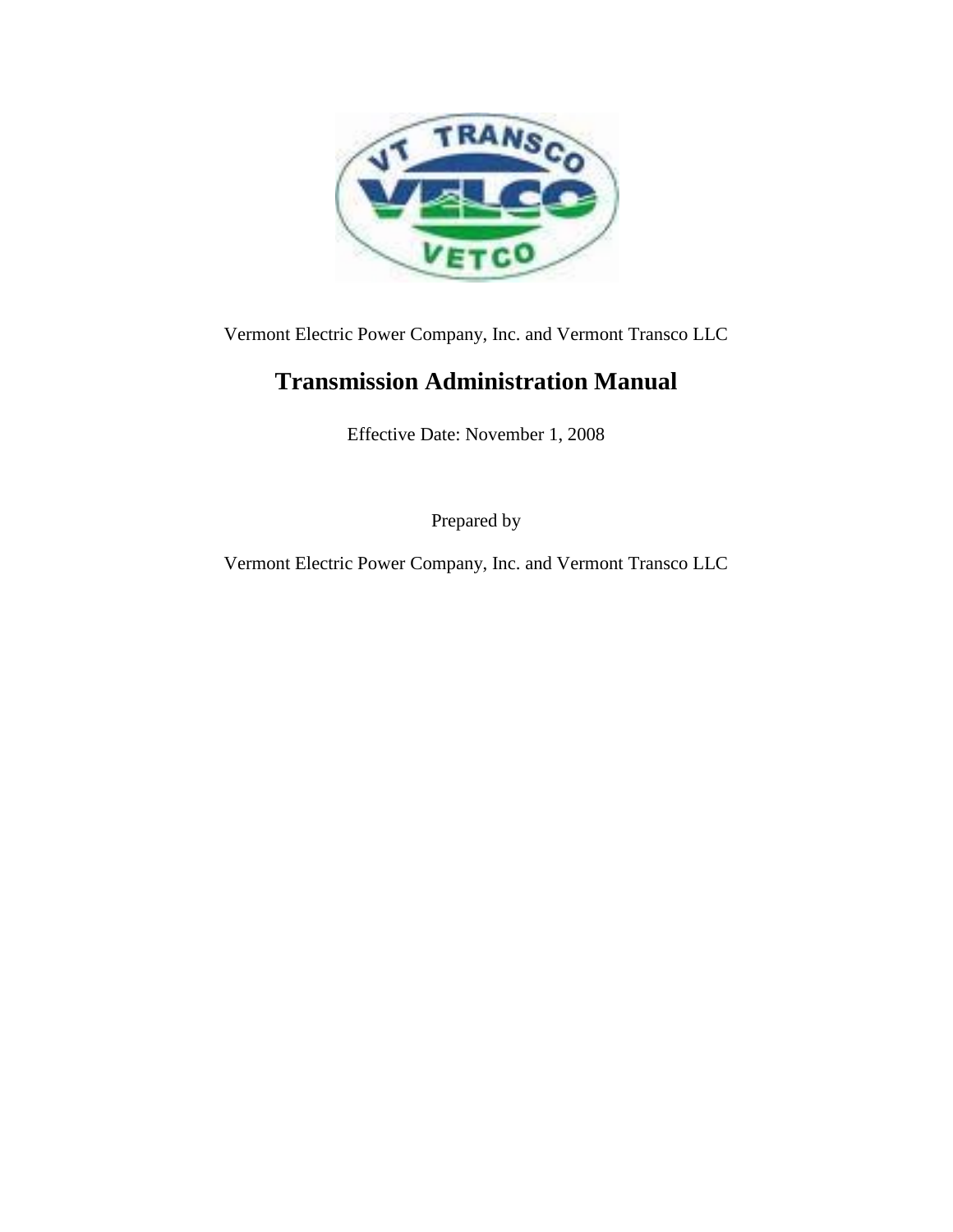

## **Vermont Electric Power Company, Inc. ("VELCO") and Vermont Transco LLC ("VT Transco")**

# **Transmission Administration Manual**

**Table of Contents**

## **Revision History**

## **Introduction**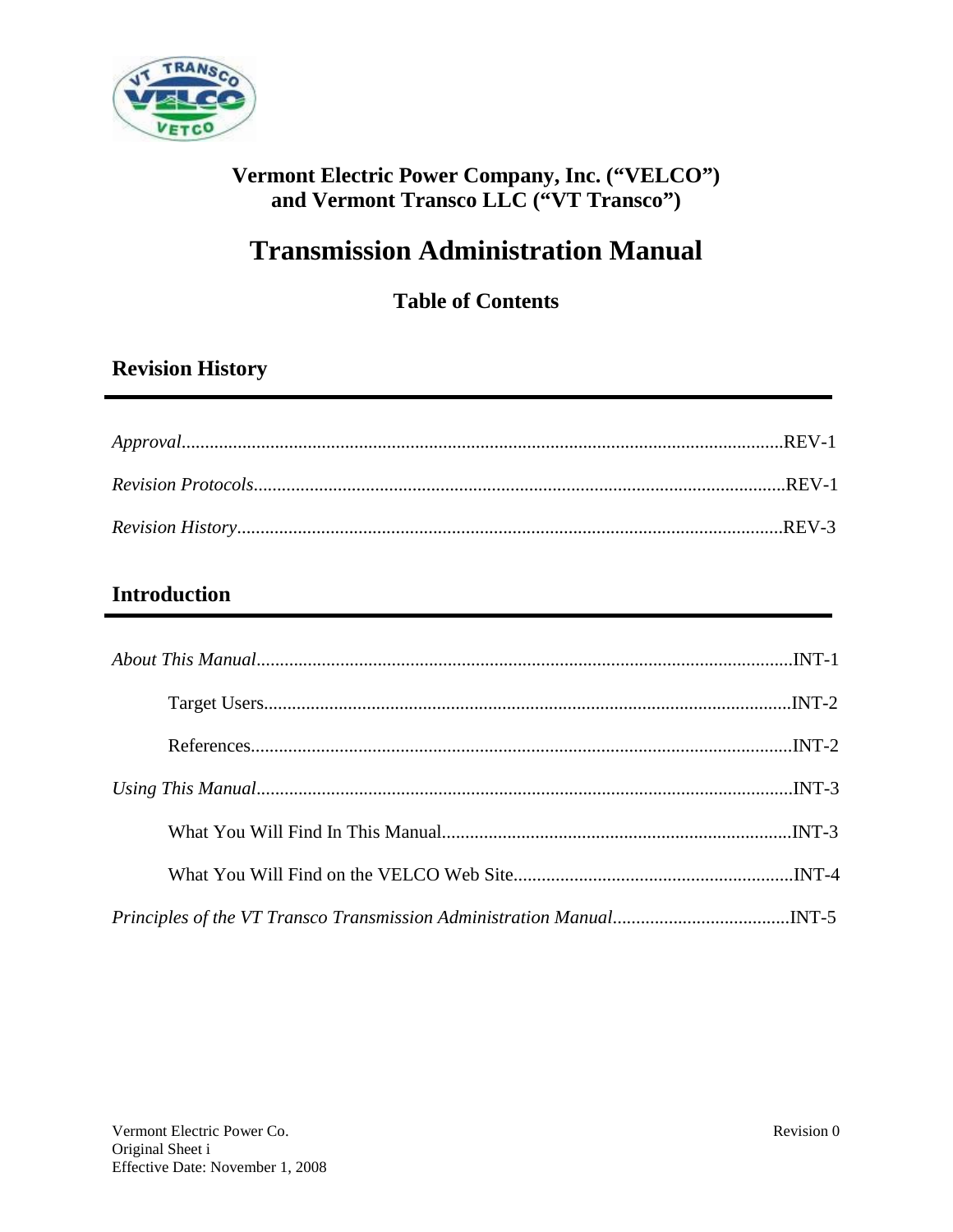

## **Section 1: Definitions and Abbreviations**

| $\mathbf{r}$ $\alpha$ |
|-----------------------|

## **Section 2: VELCO Operating Committee**

## **Section 3: Cost Allocation Process**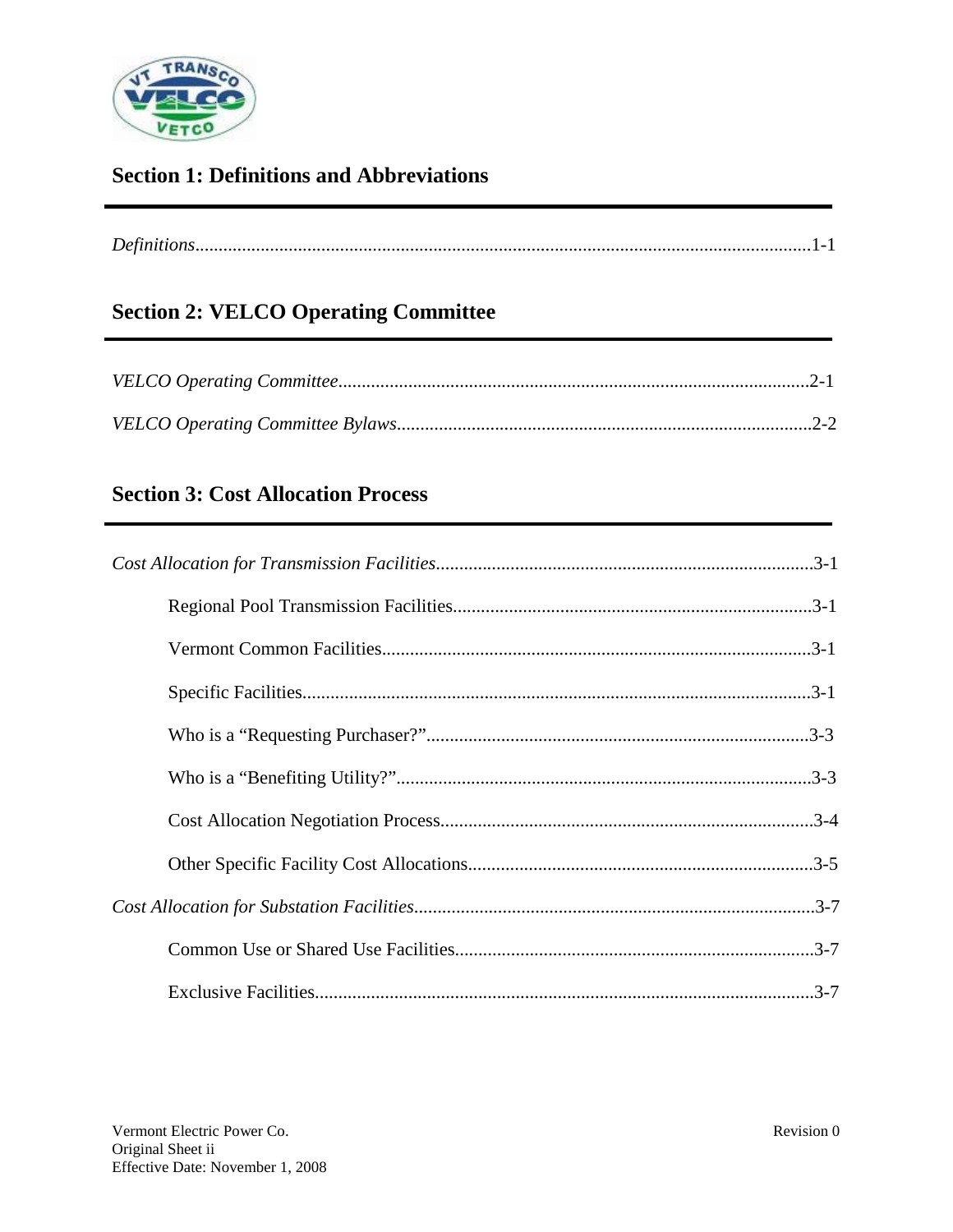

## **Section 4: [Placeholder: Procedures Regarding the Administration of the VTA]**

## **Section 5: [Placeholder: Procedures Regarding the Administration of Other VT Transco Tariffs]**

## **Section 6: Milestones for Project Accounting**

*Milestone Phases*..........................................................................................................................6-1

## **Section 7: [Placeholder: Responsibility for Reliability Requirements]**

## **Section 8: Arbitration**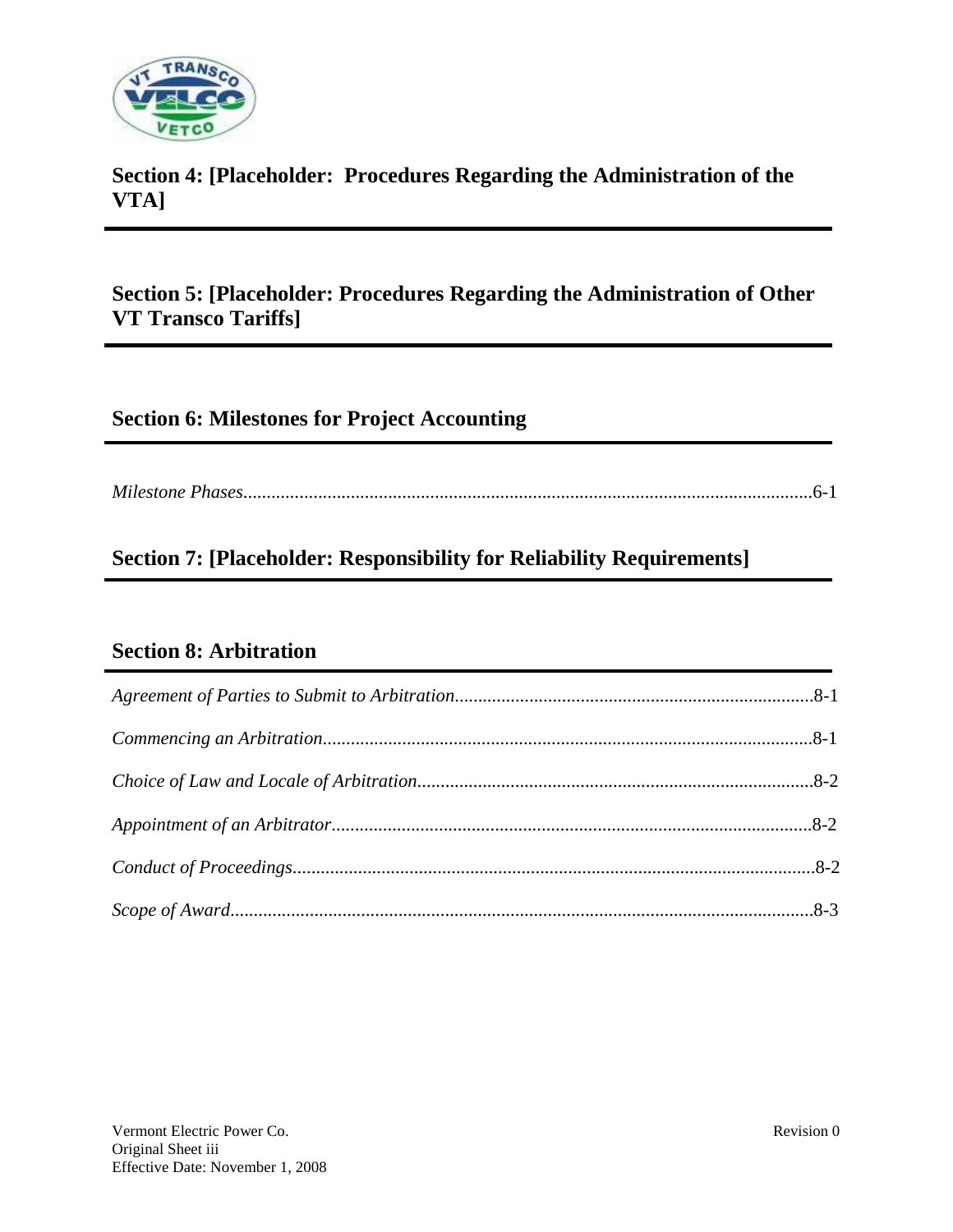

## **Appendix I: Contact Information for Notification**

| Appendix II: Table of Projected Ownership of VT Transco |  |
|---------------------------------------------------------|--|
|                                                         |  |

## **Appendix III: Timeline of Cost Allocation Procedure**

|--|--|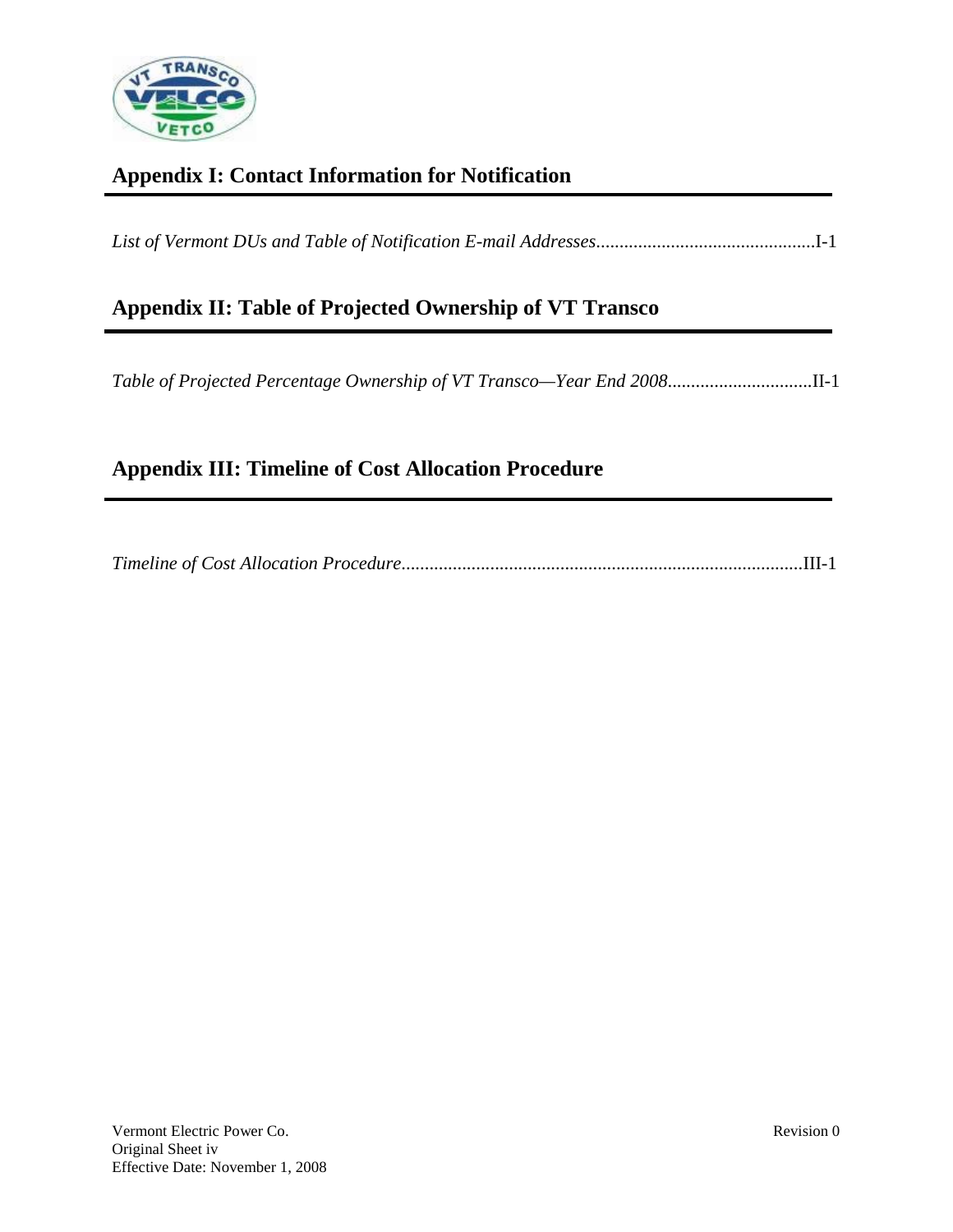

## **Revision History**

## **Approval**

Effective Date: November 1, 2008

## **Revision Protocol**

In the event that VELCO plans to revise or add to this Vermont Transco LLC Transmission Administration Manual (V-TAM), the following process shall be followed:

- VELCO's CEO shall appoint one of VELCO's senior officers to the position of V-TAM Administrator. The duties of the V-TAM Administrator include, but are not limited to, the amendment and approval of changes to the V-TAM, development of a tracking system by which all revisions of this Manual will be numbered or named, and kept in a book or ledger, and the posting of any changes and revisions of the V-TAM to the VELCO website. The V-TAM Administrator's contact information is provided in Appendix I to this Manual. The DUs, VDPS and VPPSA shall be notified of the V-TAM Administrator's appointment via e-mail pursuant to the notification procedures in this section.
- $\div$  If a change is proposed to the V-TAM, the V-TAM Administrator shall post a redlined version of the Manual, and, if the proposed change is accepted, a final, clean version of the Manual on VELCO's website at www.velco.com, and will describe all such changes in the "Revised Practices" table within the Manual.
- $\div$  Interested parties may forward comments regarding proposed changes to the V-TAM to the V-TAM Administrator and the Operating Committee (OpCom) no later than 30 days from the date that the redlined document was e-mailed and posted on VELCO's website.
- DUs, VDPS and VPPSA shall be notified of proposed and final changes to this Manual through VELCO's website and via the e-mail addresses set forth in Appendix I of this Manual. The DUs, VDPS and VPPSA have are responsible for providing e-mail addresses to VELCO, and for notifying VELCO of any changes to their stated e-mail addresses. Appendix I of this Manual may be revised by VELCO without notice.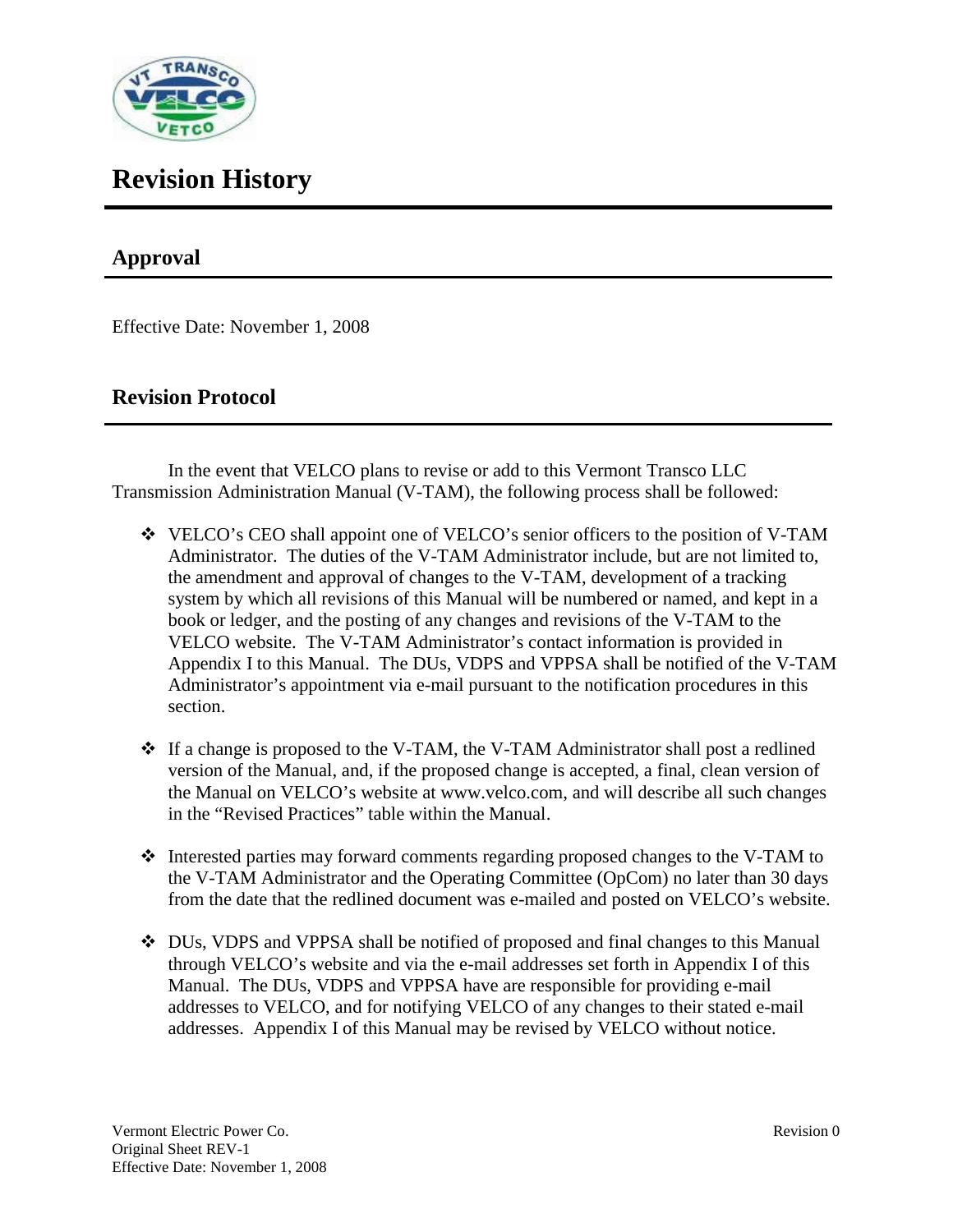

- VELCO, OpCom members, DUs, VDPS and VPPSA may propose a change or changes to this Manual by presenting the proposed change to the V-TAM Administrator and the OpCom.
- $\triangle$  The OpCom shall consider the proposed change(s), and decide through a motion and vote whether to recommend to VELCO that the proposed change(s) be implemented.
- The V-TAM Administrator will review all comments and determine whether to adopt or reject the proposed change(s). The V-TAM Administrator will provide notice of his or her decision via e-mail, as above.
- The Revised Practices and Procedures will become effective pursuant to the V-TAM Administrator's determination.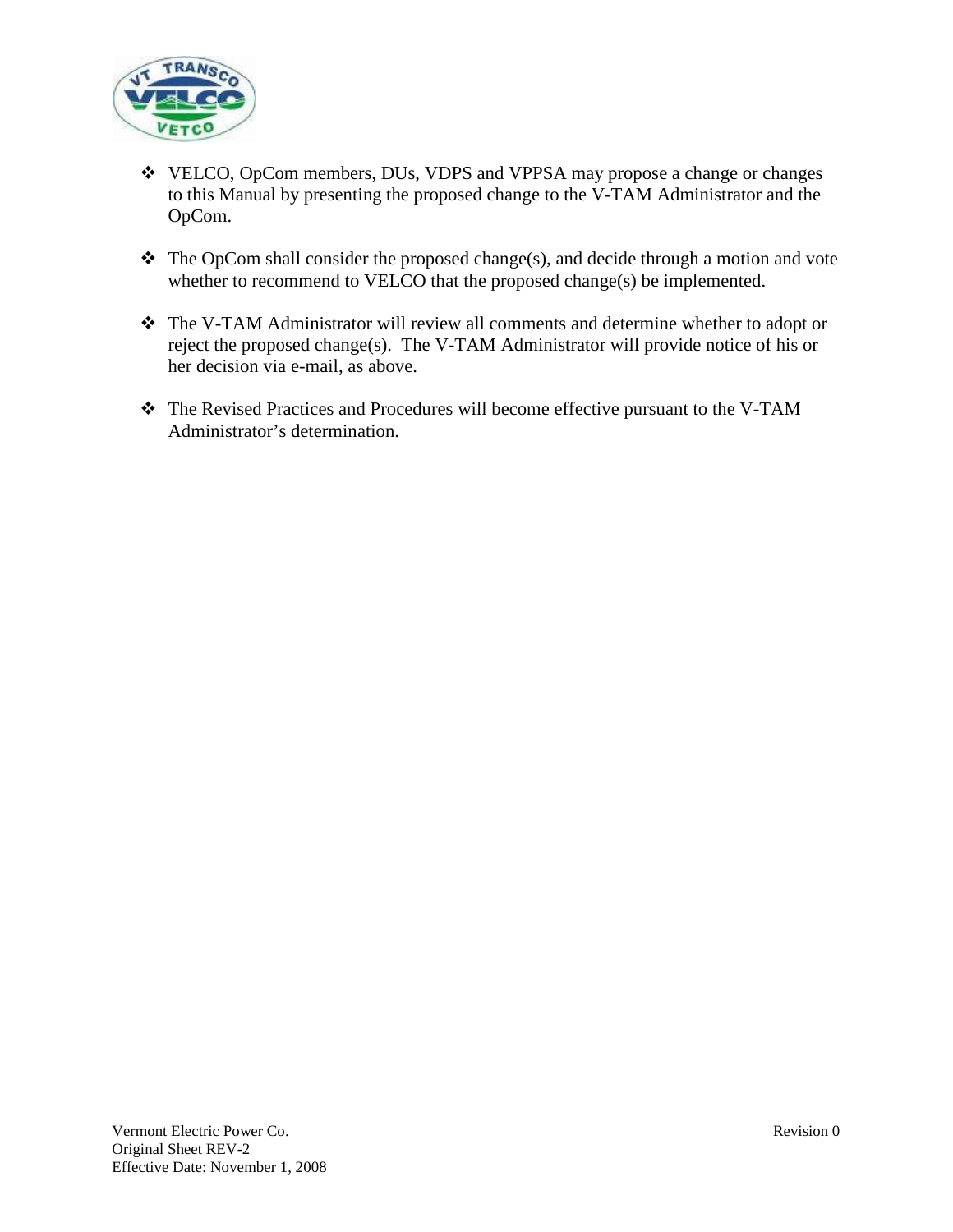

## **Revision History**

## **Tables**

|                 | <b>Proposed Changes to Practices</b> |
|-----------------|--------------------------------------|
| Proposed Change | Date Posted                          |

| <b>Revised Practices</b> |                       |
|--------------------------|-----------------------|
| <b>Revised Practice</b>  | <i>Effective Date</i> |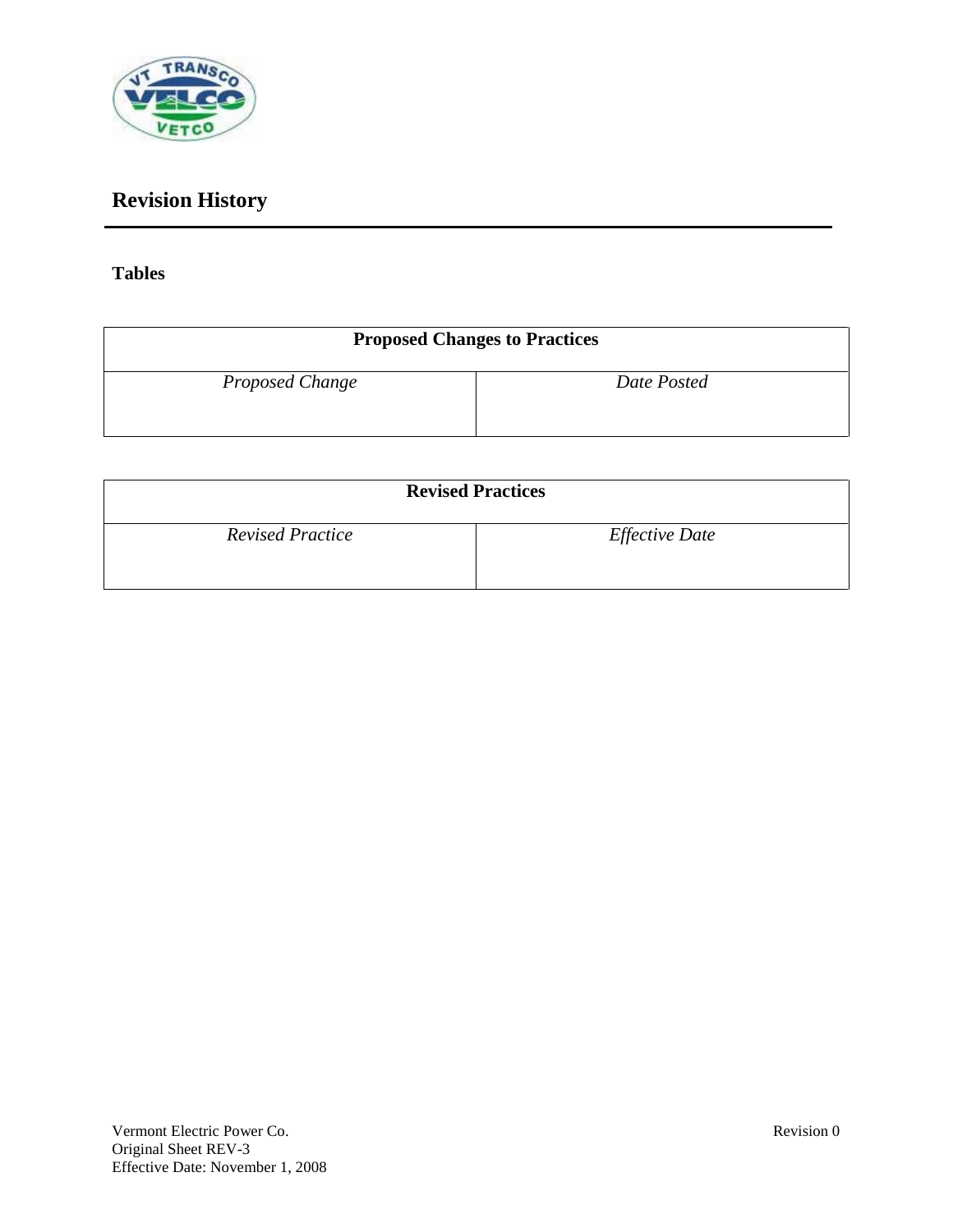

## **Introduction**

This is *Vermont Transco LLC's Transmission Administration Manual* (V-TAM). In this introduction, you will find the following information:

- **About This Manual**: What you can expect from the V-TAM.
- **Using This Manual**: How to use the V-TAM.

## **About This Manual**

The V-TAM is intended to clarify and interpret, but not amend, the terms and provisions of the 1991 Vermont Transmission Agreement, the Substation Participation Agreement, VELCO and VT Transco's Open Access Transmission Tariffs, and any other FERC accepted or approved tariffs entered into by VELCO and VT Transco. This Manual sets forth procedures designed to facilitate the process of administering all such FERC accepted or approved tariffs. If there is a conflict between the V-TAM and any FERC accepted or approved tariffs, the provisions contained in such tariffs control. Reading the information in the V-TAM does not relieve a transmission customer or other interested party of the obligation to read and understand all such tariffs.

This Manual is intended to provide the targeted users with a more transparent understanding of VELCO and VT Transco's FERC-approved tariff administration. In particular, this Manual is intended to provide Vermont Distribution Utilities that benefit from new transmission projects or upgrades to transmission projects with information to assist them in reaching a cost allocation agreement among themselves that they deem appropriate. This Manual also is intended to address any potential conflicts associated with cost allocation agreements for transmission projects, and to ensure that a cost allocation agreement is in place before VELCO applies for a Certificate of Public Good.

The V-TAM consists of 8 sections. The sections are as follows:

- Section 1: Definitions and Abbreviations
- Section 2: VELCO Operating Committee
- Section 3: Cost Allocation Process
- Section 4: [Placeholder: Procedures Relating to the VTA]
- Section 5: [Placeholder: Procedures Relating to Other Tariffs]
- Section 6: Milestones for Project Accounting
- Section 7: [Placeholder: Responsibility for Reliability Requirements]
- Section 8: Arbitration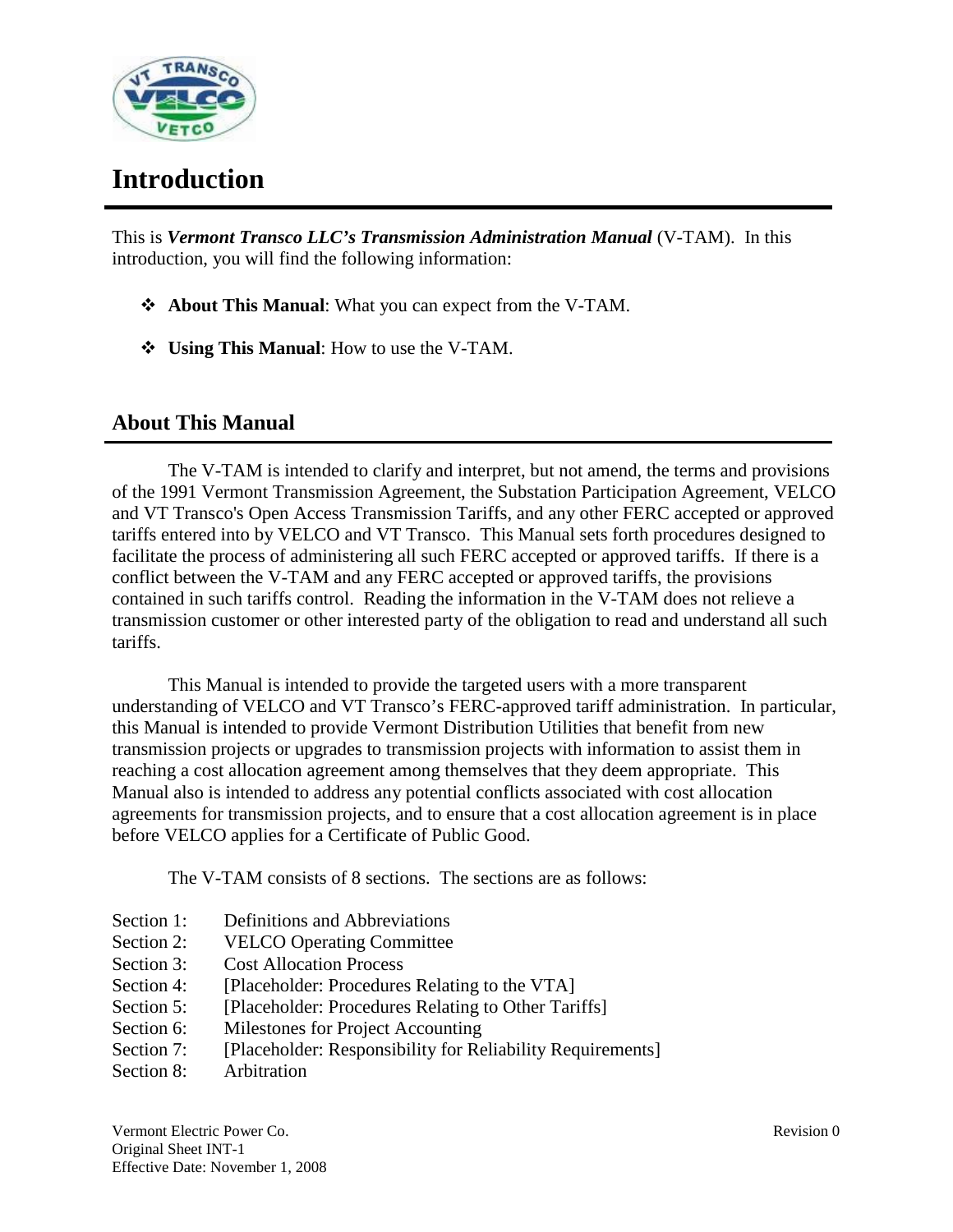

Appendix I: List of Vermont DUs and E-mails for V-TAM Notification Appendix II: Table of Projected VT Transco Ownership Appendix III: Timeline for Cost Allocation Procedure

#### **Target Users**

The target users for the V-TAM include, but are not limited to:

- Vermont Distribution Utilities
- Other transmission customers
- External auditors, lawyers, regulators and arbitrators
- VELCO and VT Transco

#### **References**

The references to other documents that provide background or additional detail directly related to the V-TAM include, but are not limited to:

- The 1991 Vermont Transmission Agreement: VT Transco Original FERC Rate Schedule No. 1
- The VELCO and VT Transco Substation Participation Agreement: FERC Rate Schedule No. 7
- ISO-New England's Open Access Transmission Tariff: FERC Electric Tariff No. 3
- New England PTO Common Schedule 21: FERC Electric Tariff No. 3
- VELCO and VT Transco's Schedule 21 Open Access Transmission Tariffs: FERC Electric Tariff No. 3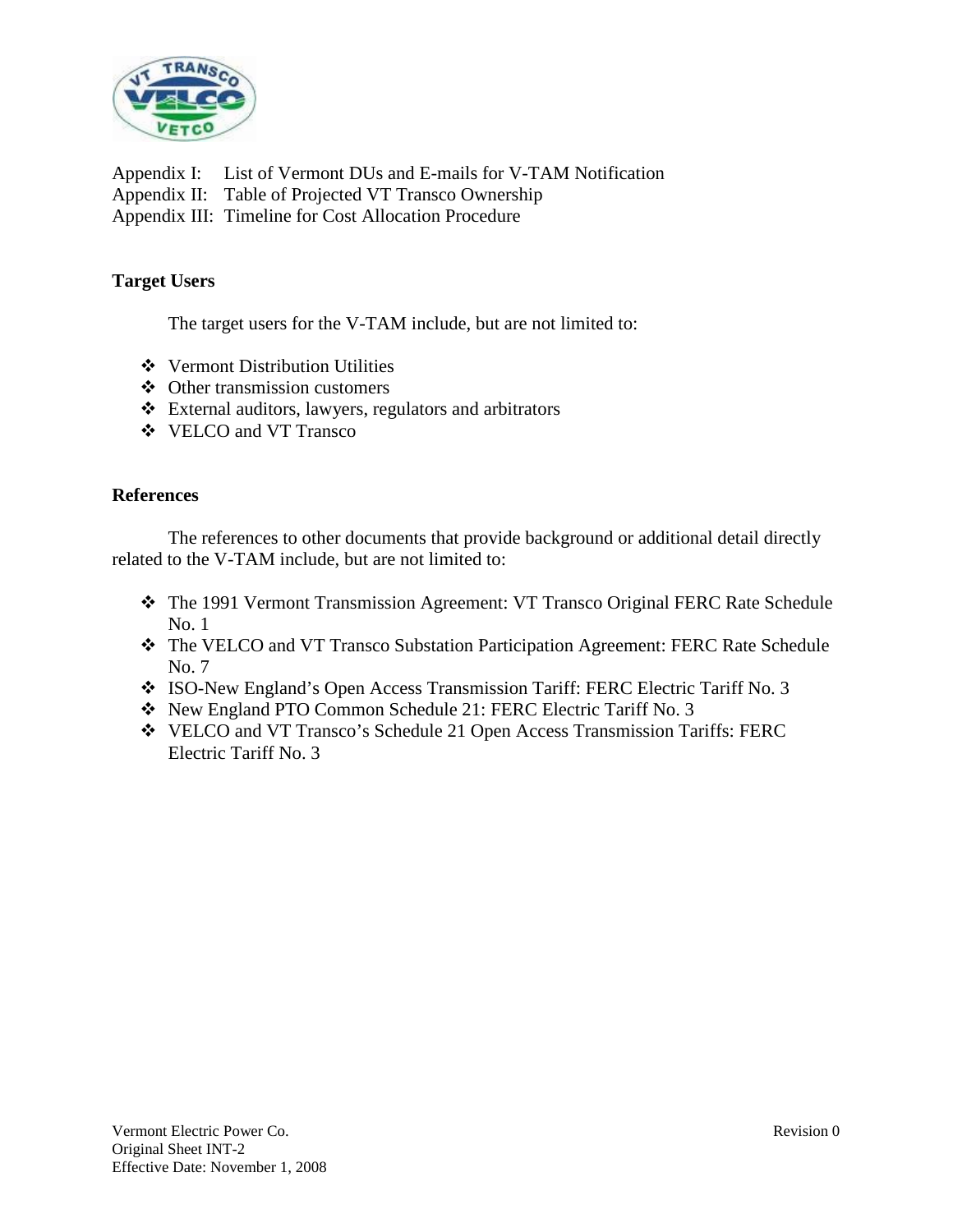

## **Using This Manual**

Each section of the V-TAM begins with a summary of that section, followed by details and procedures.

### **What You Will Find In This Manual:**

- $\triangle$  A table of contents
- $\triangle$  A page detailing approval and revision history of the Manual
- $\div$  The introduction
- A section of definitions and abbreviations of significant terms in this Manual
- A section containing information about and the bylaws of the VELCO Operating **Committee**
- $\triangle$  A section containing the specific guidelines, requirements, practices and procedures for Project Cost Allocation
- $\bullet$  [Placeholder: A section relating to administration of the VTA]
- [Placeholder: A section relating to administration of other FERC-approved VT Transco tariffs]
- $\triangle$  A section describing milestones for project accounting
- [Placeholder: A section detailing reliability responsibility for the Vermont transmission system]
- $\triangle$  A section describing the arbitration process
- $\triangle$  An appendix containing the e-mail addresses to be used in the notification process
- An appendix stating the projected percentage ownership each DU has in VT Transco
- $\triangle$  An appendix illustrating the schedule of the cost allocation process as provided herein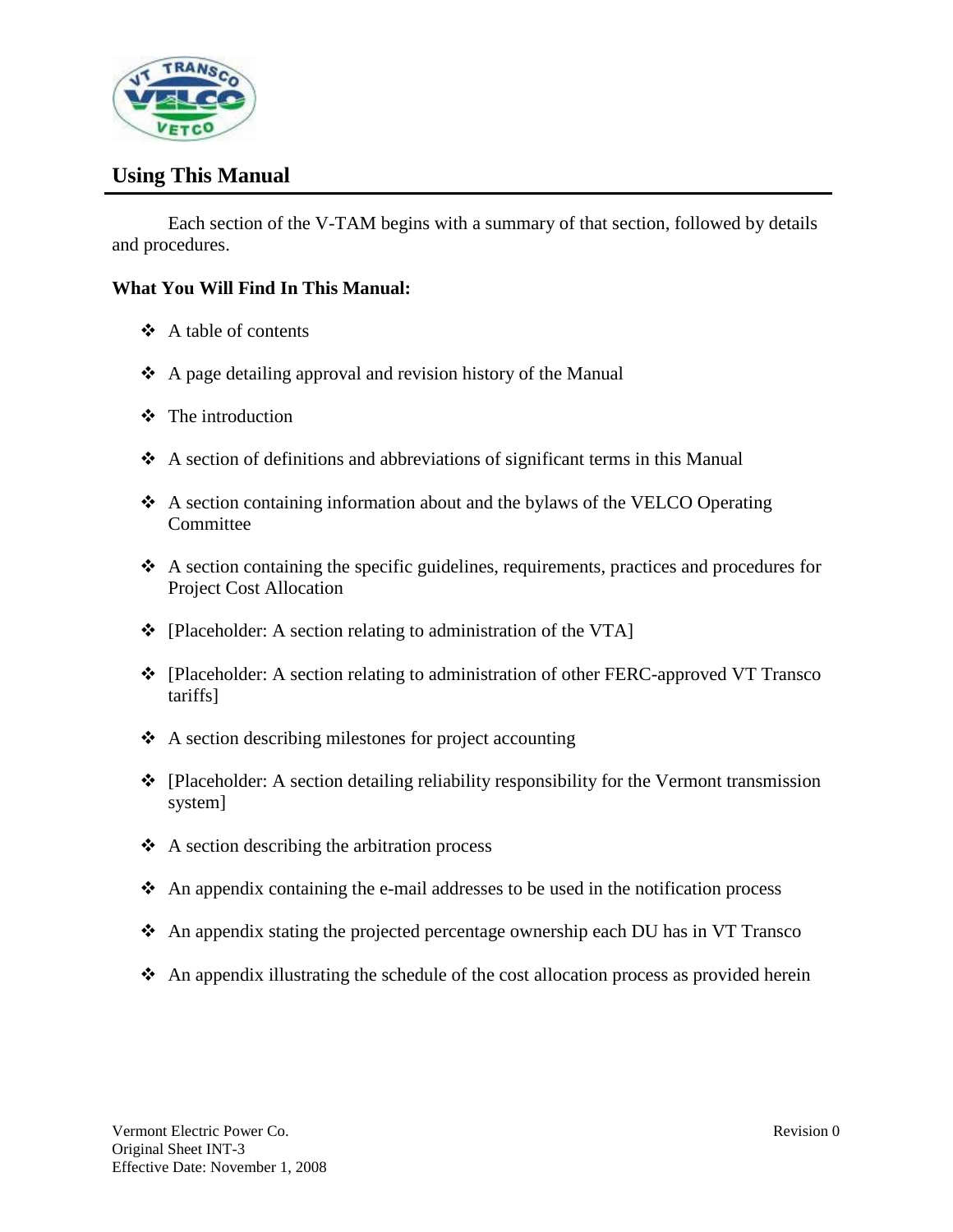

## **What You Will Find on the VELCO Web Site at www.velco.com:**

- A copy of this Manual in its entirety
- \* Revision process documents, including proposed changes to this Manual and a revision table
- Posted OpCom decisions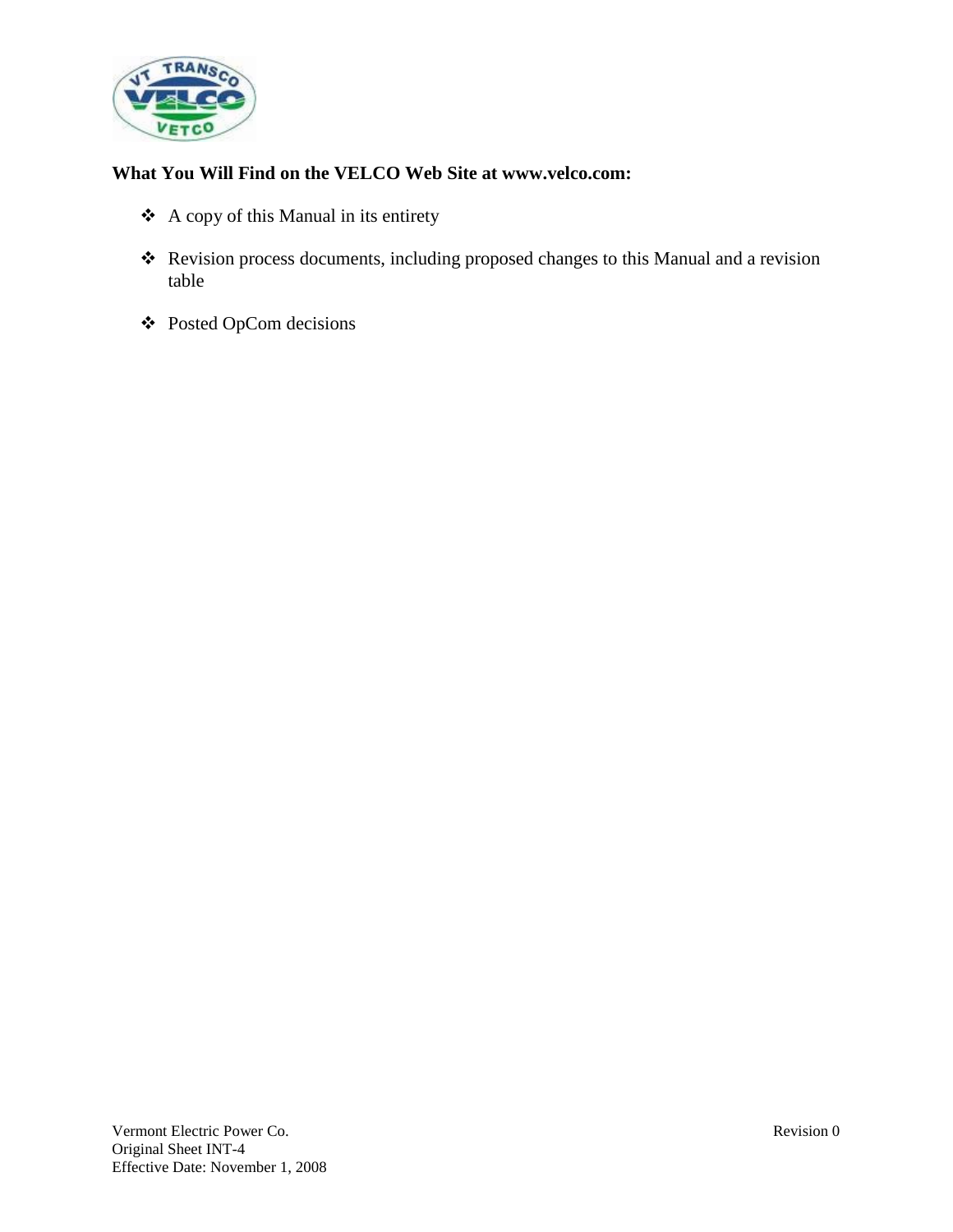

## **Principles of the VT Transco Transmission Administration Manual**

The actions of the users of this *VT Transco Transmission Administration Manual* are to be guided by the following principles:

- VELCO is responsible for administering its tariffs and managing its related business processes.
- $\triangle$  The process of determining who benefits from a project, and the associated cost allocation, must be documented and easily understandable.
- The cost allocation results must be predictable, defensible and consistent with good utility practice.
- \* To ensure consistency in cost allocation across Vermont consumers, there has to be a set of practices (engineering, design, benefit determination, and cost allocation standards) and where necessary standards between VELCO and the DUs.
- $\bullet$  Cost responsibility during the project development process should be clear and comply with proper project accounting processes (including FERC).
- $\cdot \cdot$  Transmission and Substation project design must be consistent with good utility practice.
- \* VELCO's project development process must encourage the goals of federal and state law, for example the EPAct 2005, Vermont's Least Cost Planning and the VSPC process.
- $\cdot$  VELCO and the DUs each have responsibilities in implementing NERC reliability requirements and those roles should be clearly defined and articulated.
- VELCO and the DUs shall adopt, where appropriate, standard designs and operational practices including, but not limited to:
	- o Substation configurations;
	- o Transferring assets at net book value; and
	- o A consistent methodology for the recovery of appropriate PTF costs and prevention of inappropriate PTF cost recovery throughout New England.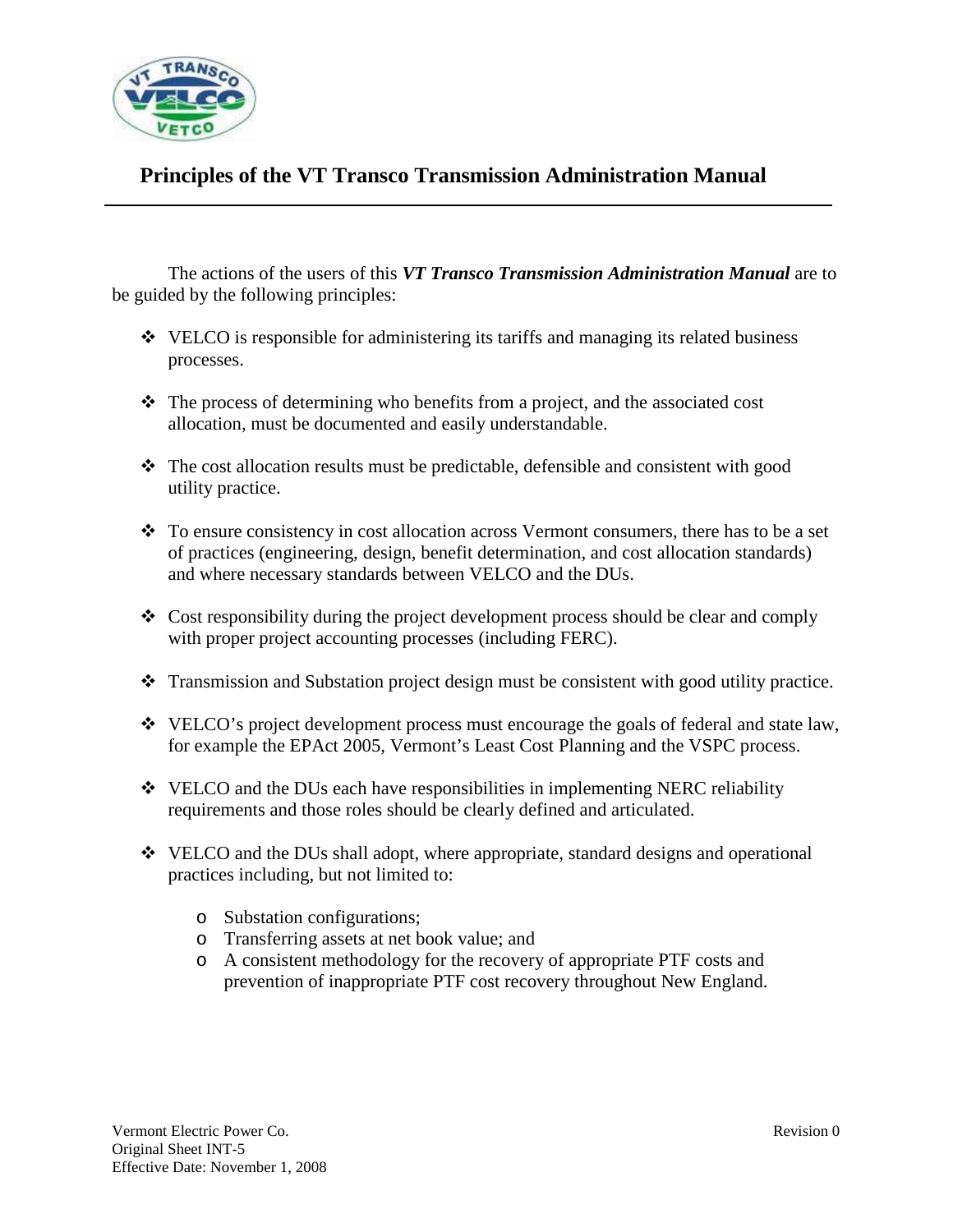

# **Section 1: Definitions and Abbreviations**

This Section is a compilation of the definitions and abbreviations of terms used in this Manual, and VELCO and VT Transco's FERC approved tariffs.

### **1.10. 1991 Vermont Transmission Agreement, VT Transco Original FERC Rate Schedule No. 1 (VTA)**:

The VTA shall mean the agreement that governs transmission service provided by VT Transco to electric utilities furnishing service within the state of Vermont and to the Vermont Department of Public Service.

## **1.20 Common Facilities (CF)**:

Common Facilities are defined in Article IV of the VTA and shall mean "those VT Transco facilities that comprise the state-wide, high-voltage transmission grid, interconnecting and serving the load centers of the State, and which are used in common by all Purchasers of transmission service on a state-wide basis, and any facilities that would otherwise be defined as Specific Facilities, but that were in service on 7/1/90 or that become Common Facilities after 10 years of service." Some Common Facilities are considered Pool Transmission Facilities, the costs of which are allocated regionally to ISO-New England's transmission customers. Other Common Facilities are considered Vermont Common Facilities, the costs of which are allocated only to DUs.

#### **1.30 Certificate of Public Good (CPG)**:

A CPG shall mean a document issued by the Vermont Public Service Board under 30 V.S.A. § 248, authorizing a company to construct certain electric facilities in the state of Vermont and concluding that the PSB has found that such a facility will promote the general good of the State.

## **1.40 Purchaser's Coincident Peak (12 Month) (CPP)**:

CPP is defined in Article IV of the VTA and shall mean "the Purchaser's measure share, expressed in kilowatts, of the VT Transco maximum Coincident Peak load experienced in the twelve months period ending one month prior to the beginning of the month for which billing is being rendered, less any portion of the Purchaser's share that is delivered under other transmission tariffs and that does not utilize the VT Transco system for either primary or backup service."

## **1.50 Shared Use Facility**:

Shared Use Facilities are referred to as "Common Use Facilities" in the SPA, but are not "Common Facilities" as defined in Article IV of the VTA. Shared Use Facilities are defined in Article IV of the SPA "as each substation facility, ownership of which is to be retained by VT Transco but use of which is to be shared by VT Transco and the DU."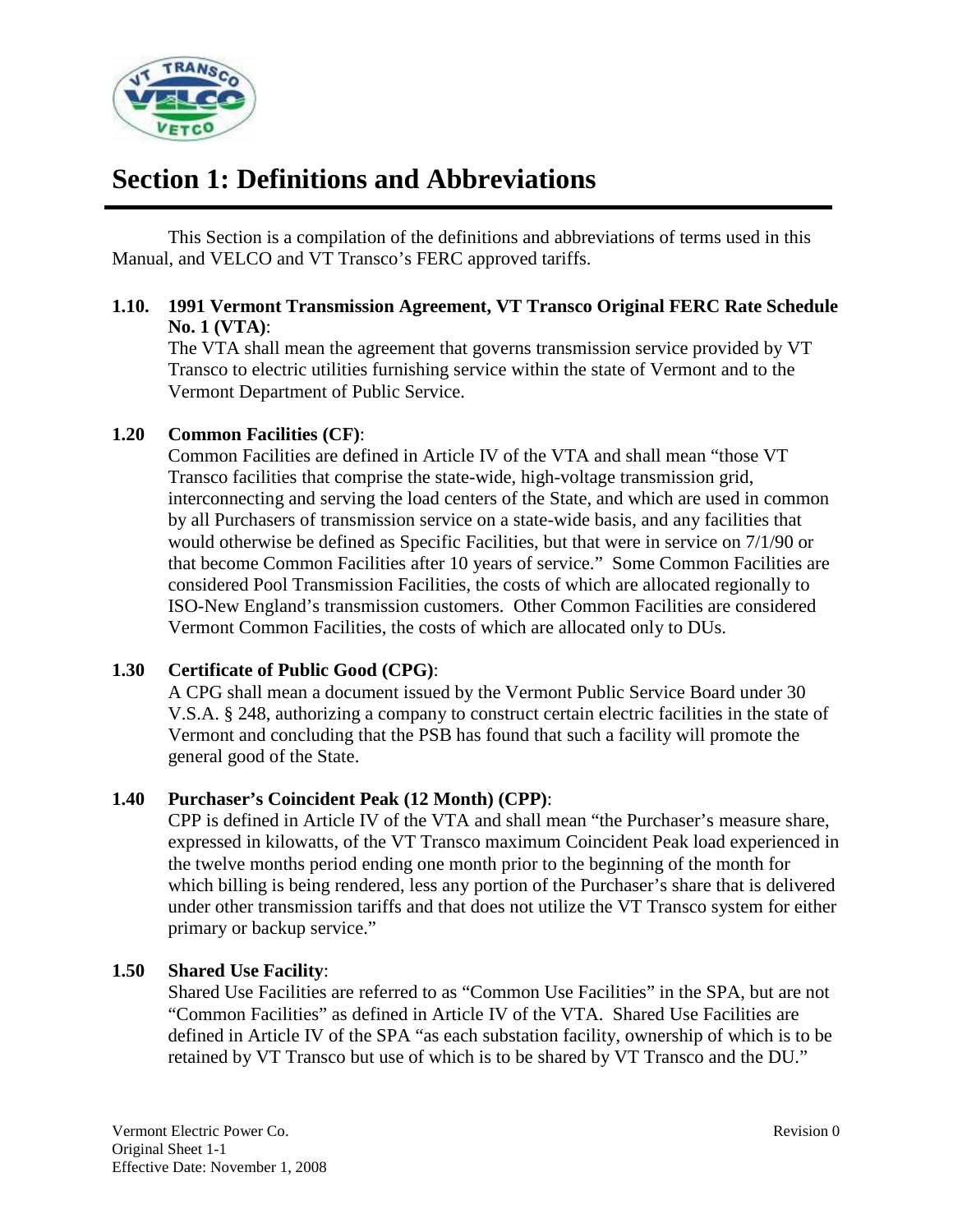

## **1.60 VELCO Operating Committee (OpCom)**:

The VELCO Operating Committee shall mean a group of representatives from VELCO, certain DUs, and VPPSA convened to review and advise VELCO regarding the business practices of VELCO and VT Transco. Among its duties, the OpCom will assist the DUs in the cost allocation negotiation process and decide cost allocations pursuant to the procedures set forth in this Manual.

## **1.70 Distribution Utility (DU)**:

The term "Distribution Utility" shall retain the same definition as the term "Purchaser" under Article IV of the VTA, and the term "Participant" under Article I of the SPA, and shall mean "an electric utility furnishing retail service within the state of Vermont or to the Vermont Department of Public Service" or the Vermont Public Power Supply Authority. The terms "DU," "Purchaser," and "Participant" shall be interchangeable for the purposes of this Manual. The terms "DU," "DU's," "Purchaser" "Purchaser's," "Participant" or "Participant's" shall include facilities belonging to any utility for which the DU provides transmission over the VT Transco system.

The Distribution Utilities in the state of Vermont are listed in Appendix I of this Manual. VELCO may revise the contents of Appendix I without utilizing the revision process as set forth in the Revision section of this Manual.

### **1.80 Exclusive Facility (EF)**:

Exclusive Facilities are defined in Article IV of the SPA and shall mean "any substation facilities which are allocable to a DU as necessary for the operation and control of that DU's own system and not required by VT Transco."

## **1.90 Federal Energy Regulatory Commission (FERC)**:

The Federal Energy Regulatory Commission (formerly the Federal Power Commission) shall mean the federal agency created by Congress pursuant to 16 U.S.C. § 792 that regulates and oversees the United States' energy industries in order to promote the economic, environmental, and safety interests of the American public.

#### **1.100 Foreign Sales Billing Demand (FSBD)**:

FSBD is defined in Article IV of the VTA and shall mean "the greater of: (1) zero; or (2) Purchaser's kilowatt sales capacity to out-of-state purchasers that is delivered through the VT Transco system in contracts of one month or greater duration during the second previous month; plus the sum of Purchaser's maximum daily kilowatt sales to out-of-state purchasers that are delivered through the VT Transco system in contracts of less than one month duration during the second previous month, divided by 60; plus Purchaser's maximum one-hour peak load, in kilowatts, during the second previous month; minus any portion of that peak delivered under other transmission tariffs; minus Purchaser's Peak Load."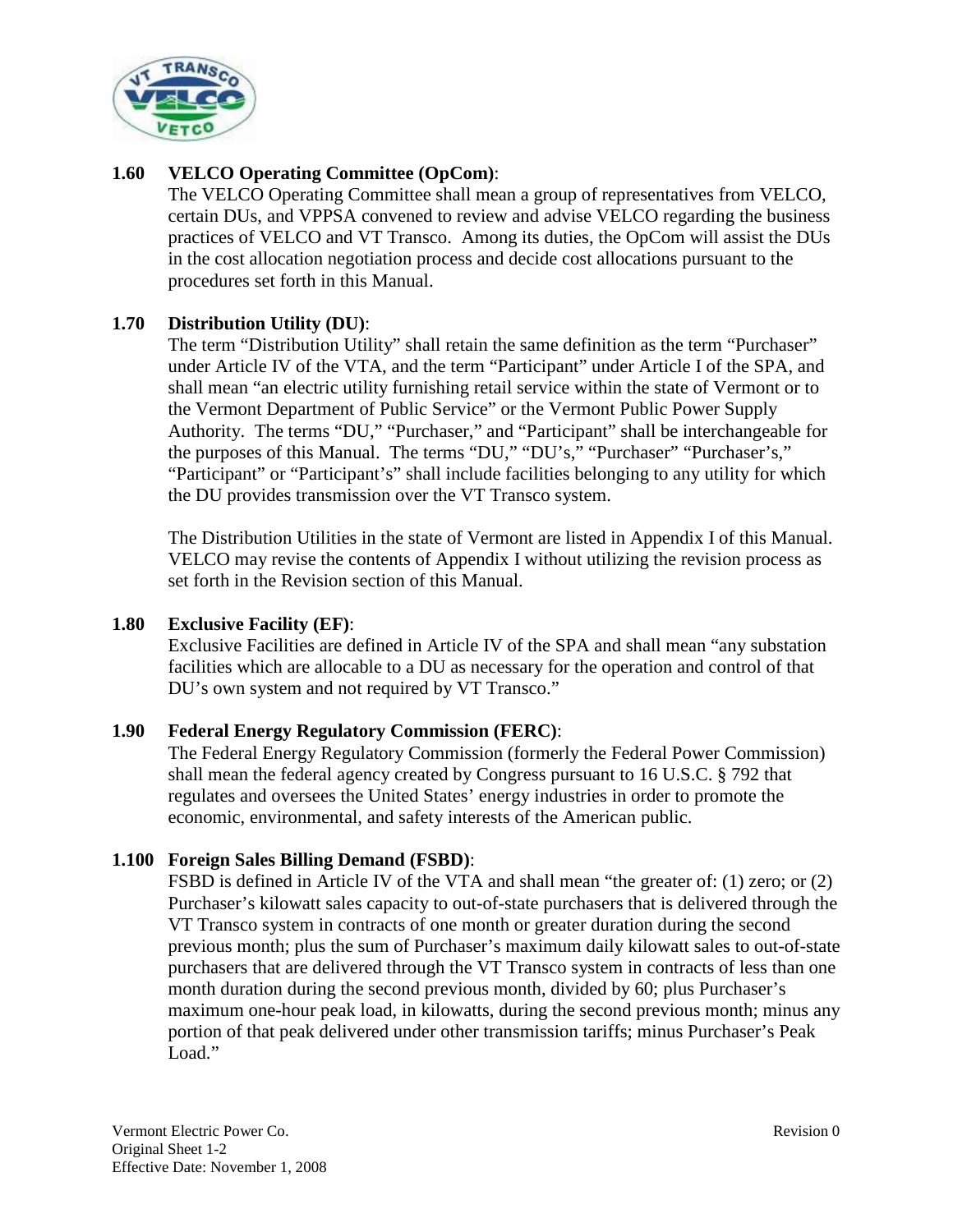

## **1.110 Gross Plant (GP)**:

Gross Plant is defined in Article IV of the VTA and shall mean "total Gross Plant, which is equal to the original cost of all Common and Specific Facilities in service at the end of the second previous month."

### **1.120 Purchaser's Internal Generation Adjustment in Kilowatts (IGAP)**:

IGAP is defined in Article IV of the VTA and shall mean "Purchaser's Internal Generation Adjustment, expressed in kilowatts, to be calculated each month for the second previous month for the Purchaser, which shall equal 50% of the Purchaser's entitlement to ISO-NE accredited generation capacity installed on or directly connected to the system of any Purchaser on July 1, 1990, plus Purchaser's entitlement to ISO-NE accredited generation capacity installed after 7/1/1990, which is connected, with associated load, to the system of any Purchaser, to the extent that such capacity, in addition to previously installed capacity, does not exceed the historical peak load of such associated local load. If the Purchaser sells for a full month to an out-of-state purchaser an entitlement to internal generation for which an Internal Generation Adjustment would otherwise be granted, the Adjustment shall be retained by the seller."

### **1.130 Independent System Operator-New England (ISO-NE)**:

ISO-NE shall mean the Regional Transmission Organization for New England, as of February 1, 2005. ISO-New England operates the New England Transmission System used to provide regional transmission service under its Open Access Transmission Tariff ("OATT").

## **1.140 Limited Interface**:

Limited Interface is defined in Appendix 2 of the VTA and shall mean "an interface at the Vermont border (or the point nearest the Vermont border to which a VT Transco line or facility extends) between the VT Transco transmission system and another external transmission system, which interface, because of thermal, reliability, stability or contractual restrictions is not capable of transmitting all of the capacity theoretically available for transmission across it."

## **1.150 Purchaser's Peak Billing Demand (PDP)**:

PDP is defined in Article IV of the VTA and shall mean "the Purchaser's Peak Billing Demand for transmission services of VT Transco, expressed in kilowatts." PDP for any calendar year is calculated by reducing the Peak Billing Demand less IGAP, plus FSDP.

#### **1.160 Pool Transmission Facilities (PTF)**:

Pool Transmission Facilities shall have the same meaning as the definition in Section II.49 of the ISO-NE OATT.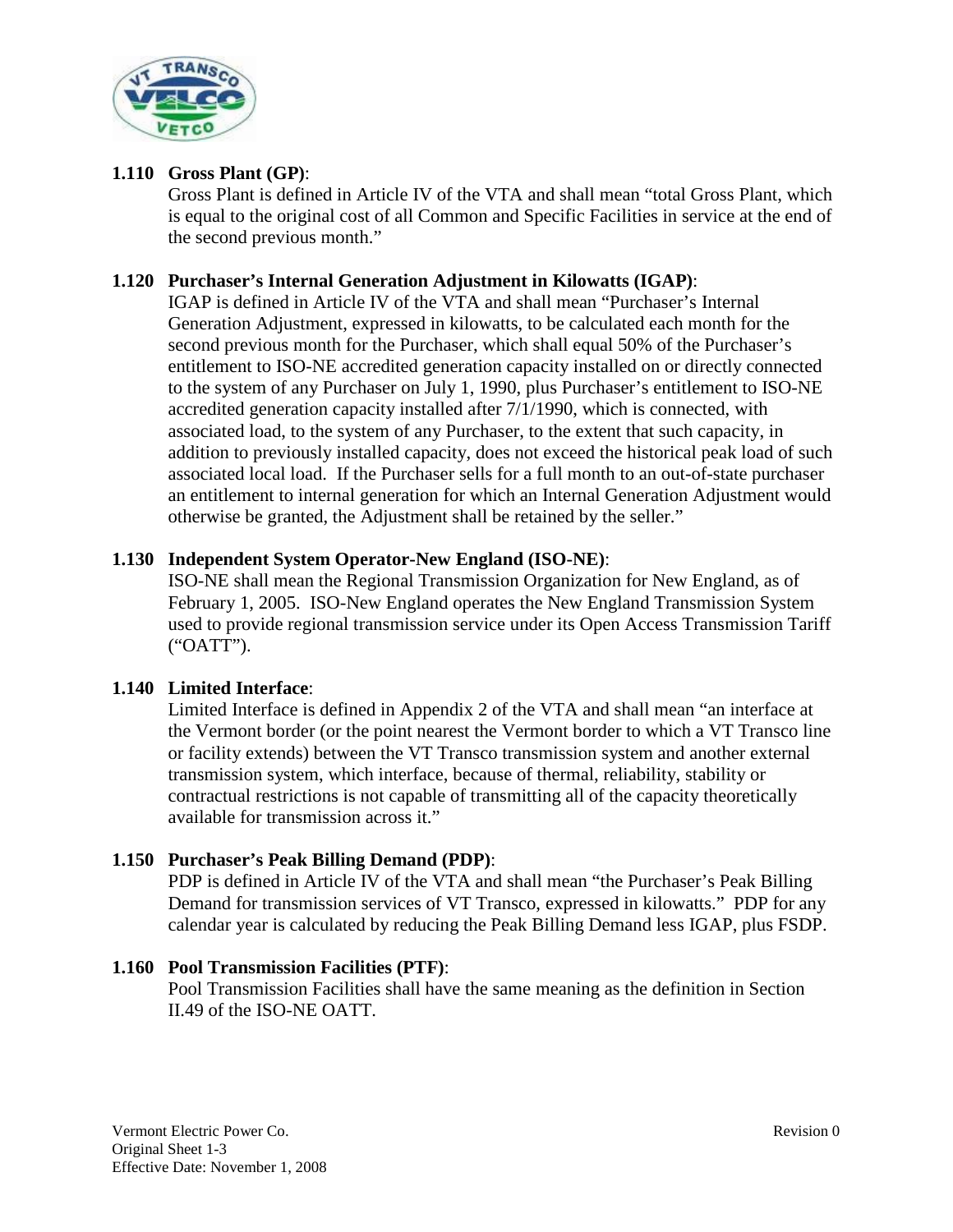

## **1.170 Purchaser's Peak Load (PP)**:

PP is defined in Article IV of the VTA and shall mean "the maximum one-hour peak, in kilowatts, of the Purchaser incurred in the twelve months period ending one month prior to the beginning of the month for which billing is being rendered, less any portion of the Purchaser's peak that is delivered under other transmission tariffs and that does not utilize the VT Transco system for either primary or backup service."

### **1.180 Original Cost of Purchaser's Specific Facilities (SFP)**:

SFP is defined in Article IV of the VTA and shall mean the "original cost of Specific Facilities assigned to the Purchaser at the end of the second previous month."

### **1.190 Specific Facilities (SF)**:

Specific Facilities are defined in Article IV of the VTA and shall mean "those highvoltage transmission lines, substations and other appurtenances constituting a direct physical interconnection to the VT Transco system and not constituting part of VT Transco's looped transmission facilities that are requested, used, and installed to benefit a requesting Purchaser of transmission service." Appendix 1, Section 1 of the VTA further defines Specific Facilities as "high voltage (115 kV and above) facilities and, in the case of a substation (stepping down to a lower voltage), the transformer, secondary voltage transformer circuit breaker, appurtenances and ancillary equipment, controls and control circuitry" that are designed and specified by VT Transco, or that are in accordance with VT Transco's designs and specifications and/or consistent with VT Transco standard practice.

## **1.200 Substation Participation Agreement (SPA)**:

The SPA shall mean an agreement made individually between VT Transco and individual DUs establishing the allocation of costs associated with the construction and operation of facilities located within a VT Transco substation where those facilities are used exclusively by a DU or in common with VT Transco.

#### **1.210 Total Billing Demand (TD)**:

TD is defined in Article IV of the VTA and shall mean "total Billing Demand in kilowatts of all VT Transco firm service customers, equal to the sum of all purchaser's current year Peak Billing Demand in kilowatts."

#### **1.220 Total Cost (TC)**:

TC is defined in Article IV of the VTA and shall mean the total costs of VT Transco for a particular month, which shall mean the sums of all operating expenses, including: the cost of purchased power and all expenses recorded in those FERC accounts specified in the VTA; all fixed charges, including interest and amortization of debt discount and expense and premium on debt; an amount equal to all taxes including taxes on or measured by income, including all expenses recorded in those FERC accounts specified in the VTA; an amount for such month which, after provision, shall have been made for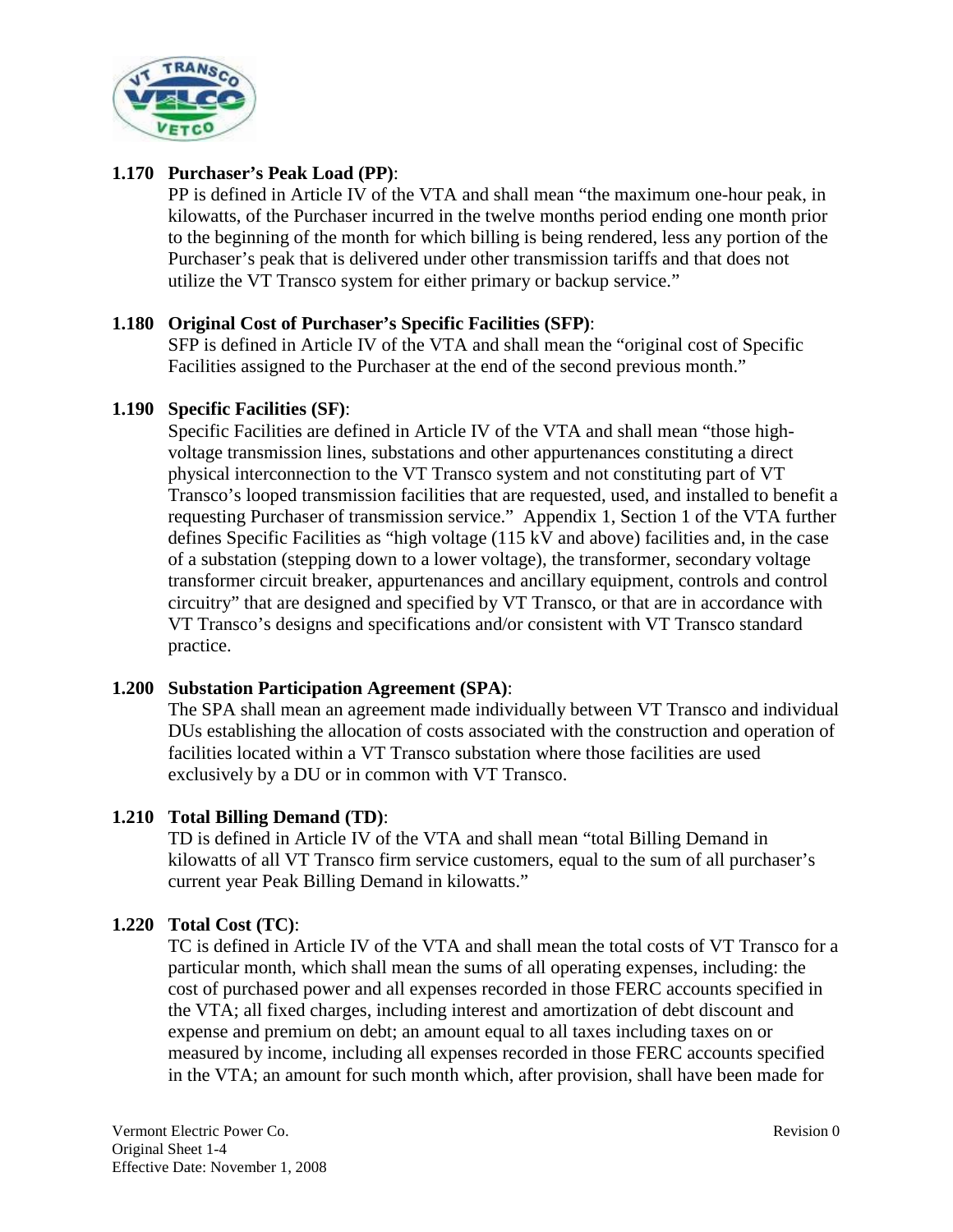

all other costs including all taxes on or measured by income shall equal, on an annual basis, 11.5% of the par value of VT Transco's outstanding Class A membership units, and 13.3% of the par value of VT Transco's outstanding Class B membership units, as shown by VT Transco's books as of the beginning of such month; less deductions for income received by VT Transco during such month other than for income received for transmission of power pursuant to the VTA, including all income recorded in those FERC accounts specified in the VTA, if any, other than income received from ISO-NE for Regional Network Service.

## **1.230 Total Costs Adjusted (TCA)**:

TCA is defined in Article IV of the VTA and shall mean cost that is "equal to TC less (a) any revenue received under this tariff for Specific Facilities and less (b) any revenue received from ISO New England for Regional Network Service."

## **1.240 Transmission Operating Agreement (TOA)**:

A TOA shall mean an agreement made by and among the New England Transmission Owners and ISO-NE pursuant to which ISO-NE exercises operational authority, and maintains certain rights and obligations, over the transmission facilities that are owned and physically operated by the New England Transmission Owners.

## **1.250 Vermont Department of Public Service (DPS)**:

The Vermont Department of Public Service shall mean an agency within the executive branch of the government of the state of Vermont that represents Vermont citizens' public interest regarding energy, telecommunications, water, and waste water and has authority to buy power and resell it in Vermont, under certain circumstances.

## **1.260 Vermont Electric Power Company (VELCO)**:

VELCO shall mean the manager of Vermont Transco, LLC, which operates and maintains the Vermont transmission system.

## **1.270 Vermont System Planning Committee (VSPC)**:

VSPC shall mean the Committee established by the Vermont Public Service Board by its Order of June 20, 2007 in Docket No. 7081. The purpose of the VSPC is to help facilitate better cooperation and coordination among utilities in considering both transmission and non-transmission alternatives after a Long-Range Transmission Plan for the state of Vermont is in place.

#### **1.280 Vermont Transco, LLC (VT Transco or VTransco)**: Vermont Transco, LLC shall mean a limited liability company formed by VELCO and the Vermont Distribution Utilities. VT Transco owns the Vermont transmission system.

## **1.290 Vermont Public Power Supply Authority (VPPSA)**:

VPPSA was established under 30 VSA, Chapter 84.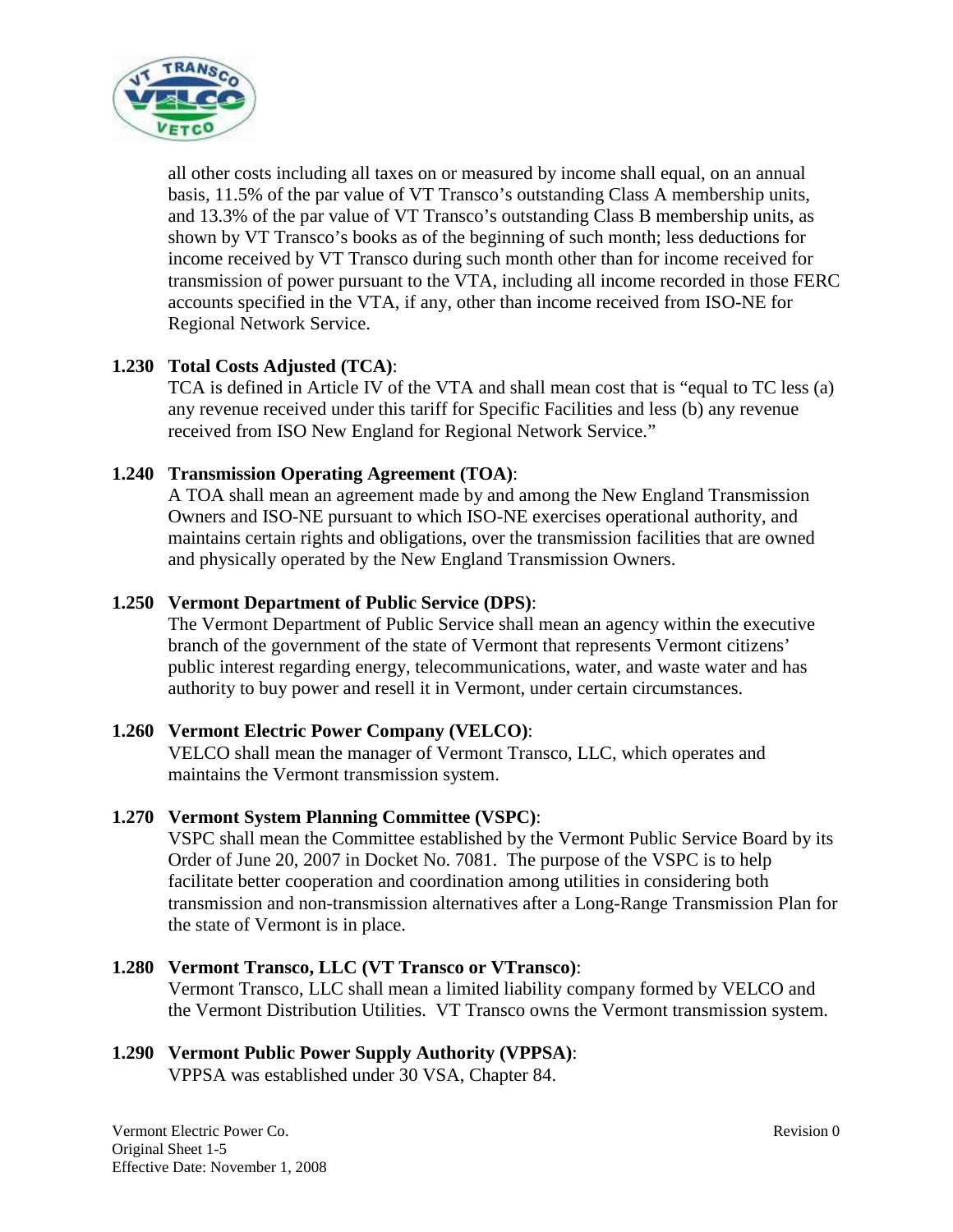

## **1.300 Vermont Public Service Board (PSB)**:

The PSB shall mean a quasi-judicial board that supervises the rates, quality of service, and overall financial management of Vermont's public utilities pursuant to Title 30 of the Vermont statutes.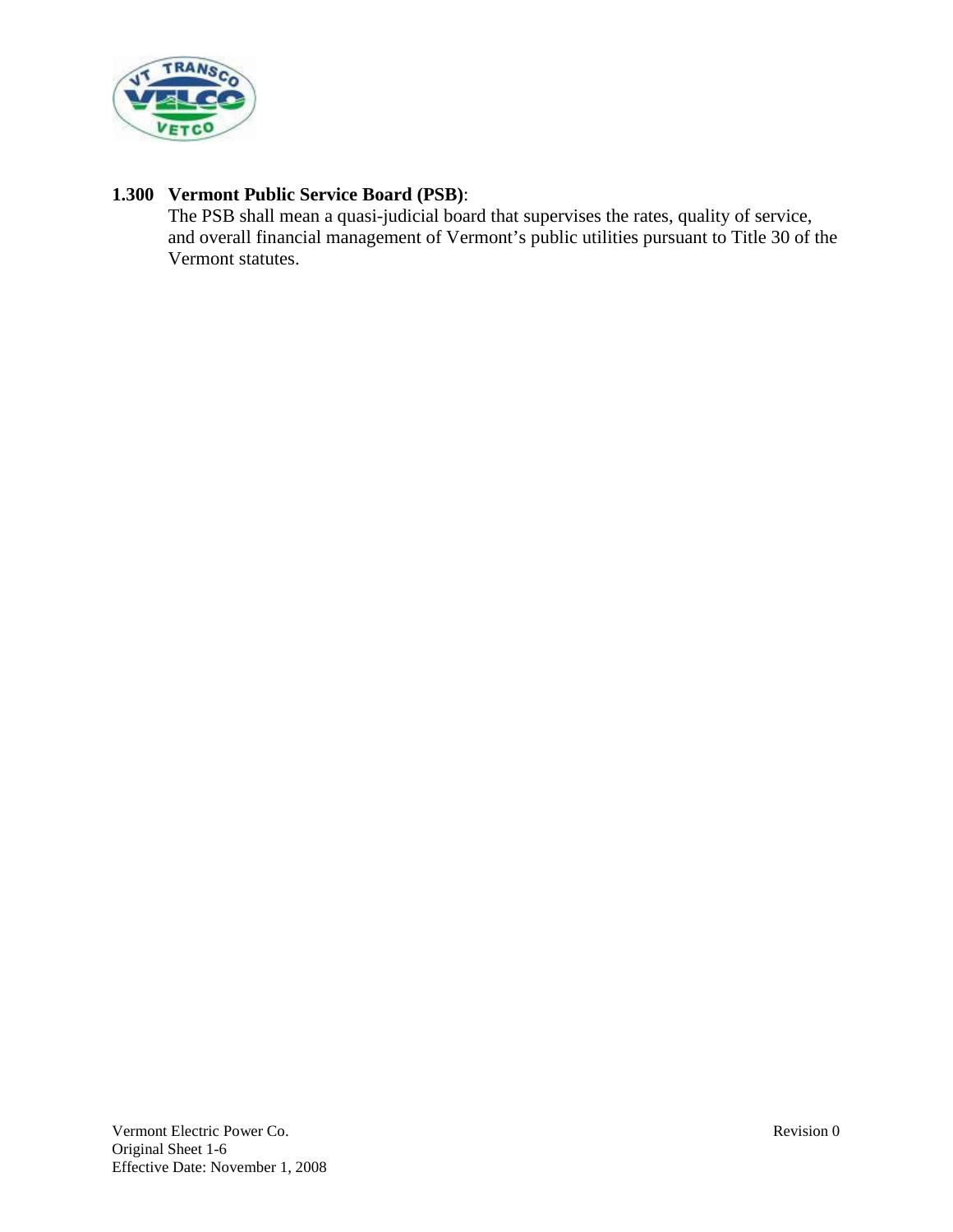

# **Section 2: VELCO Operating Committee**

## **VELCO Operating Committee**

The VELCO Operating Committee or "OpCom" is a committee of representatives of VELCO, certain of the Vermont DUs and VPPSA, and is designed to function in the manner of an owners' committee. The goals of the OpCom include assisting VT Transco in becoming more responsive and accountable to its DU members, and reviewing and advising on VELCO and VT Transco business practices including, but not limited to, tariff administration, operations management, and strategic review. VELCO shall provide administrative and technical staff support to the OpCom by providing overall coordination and support of OpCom activities as required.

The principle responsibilities of the OpCom include, but are not limited to:

- Addressing the nature and regulation of the industry as it affects VELCO and VT Transco;
- Ensuring that, together with the DUs, VELCO considers the interests of Vermont electric utility customers and the broader public interest when planning changes to and/or expanding the transmission system in Vermont;
- Recommendation and review of the V-TAM; and
- Determination of cost allocations for upgrades pursuant to the V-TAM in circumstances in which benefiting DUs have not negotiated a cost allocation agreement as a step in the cost allocation process set forth in Section 3 of this Manual.

In particular, the responsibilities of the OpCom include, but are not limited to:

- Facilitation of information exchange, coordination and understanding among VELCO members and staff about short-term and long-range transmission and related distribution system operating challenges and needs;
- Provision of a forum for input into the VELCO Long-Range Transmission Plan to ensure that the plan fully incorporates and coordinates information held by all DUs and reflects the reliability and adequacy needs of VELCO's owners;
- \* Review and provision of input on short-term and long-term transmission projects;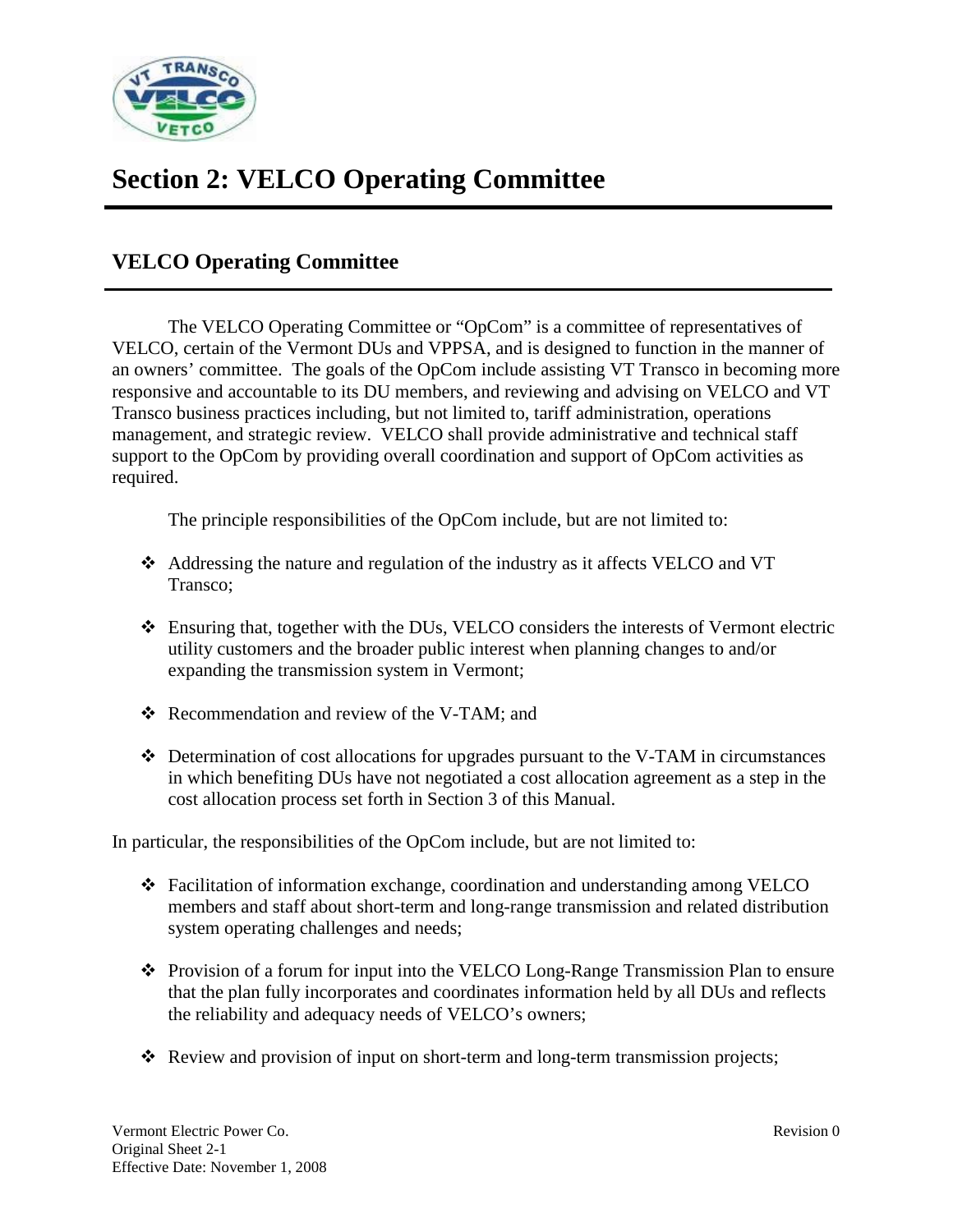

- $\triangle$  Review of transmission and related distribution system operating reliability performance with VELCO staff and development of recommendations for improvements;
- Review of reliability standards and responsibilities within the state of Vermont pursuant to NERC and FERC requirements;
- \* Review, evaluation and recommendation to VELCO and the Vermont DUs of opportunities for broad based cost savings in the delivery of energy to Vermont electric utility customers.

## **VELCO Operating Committee Bylaws**

The OpCom shall perform its duties according to the Bylaws set forth herein.

#### **2.10. Composition**

Members of the OpCom are appointed by the various DUs and VPPSA in consultation with the CEO of VELCO. The OpCom shall consist of three members from VELCO (pursuant to Section 2.11 $\theta$ , the three VELCO representatives shall not have a vote on any OpCom business except that the VELCO members collectively shall have one vote in cost allocation determinations only), one member from VPPSA and one member from each DU with an ownership interest in VT Transco that elects to participate directly and regularly in the OpComhas a percentage share of greater than 4% of VT Transco (including each DU's percentage share of VELCO's percentage share in VT Transco). A single individual may serve as the member from VPPSA and one DU. These members shall be considered the "permanent voting members." A list of each DU's projected percentage share of VT Transco is presented in Appendix II of this Manual, which VELCO may amend in its sole reasonable discretion to reflect actual DU's percentage as they change without using the Revision Protocol set forth in this Manual.

#### **2.11 Composition during a Cost Allocation Negotiation**

When the OpCom meets to determine a cost allocation for a transmission project, additional members will be appointed to join the permanent voting members. To the extent a benefiting DU that is involved in the cost allocation negotiation does not have a member representing its interest in the OpCom, that DU shall appoint a special member from that DU to serve on the OpCom (in consultation with the CEO of VELCO) during that cost allocation determination, provided that there shall never be an even number of members on the OpCom. If the specially convened OpCom has an even number of members, the CEO of VELCO will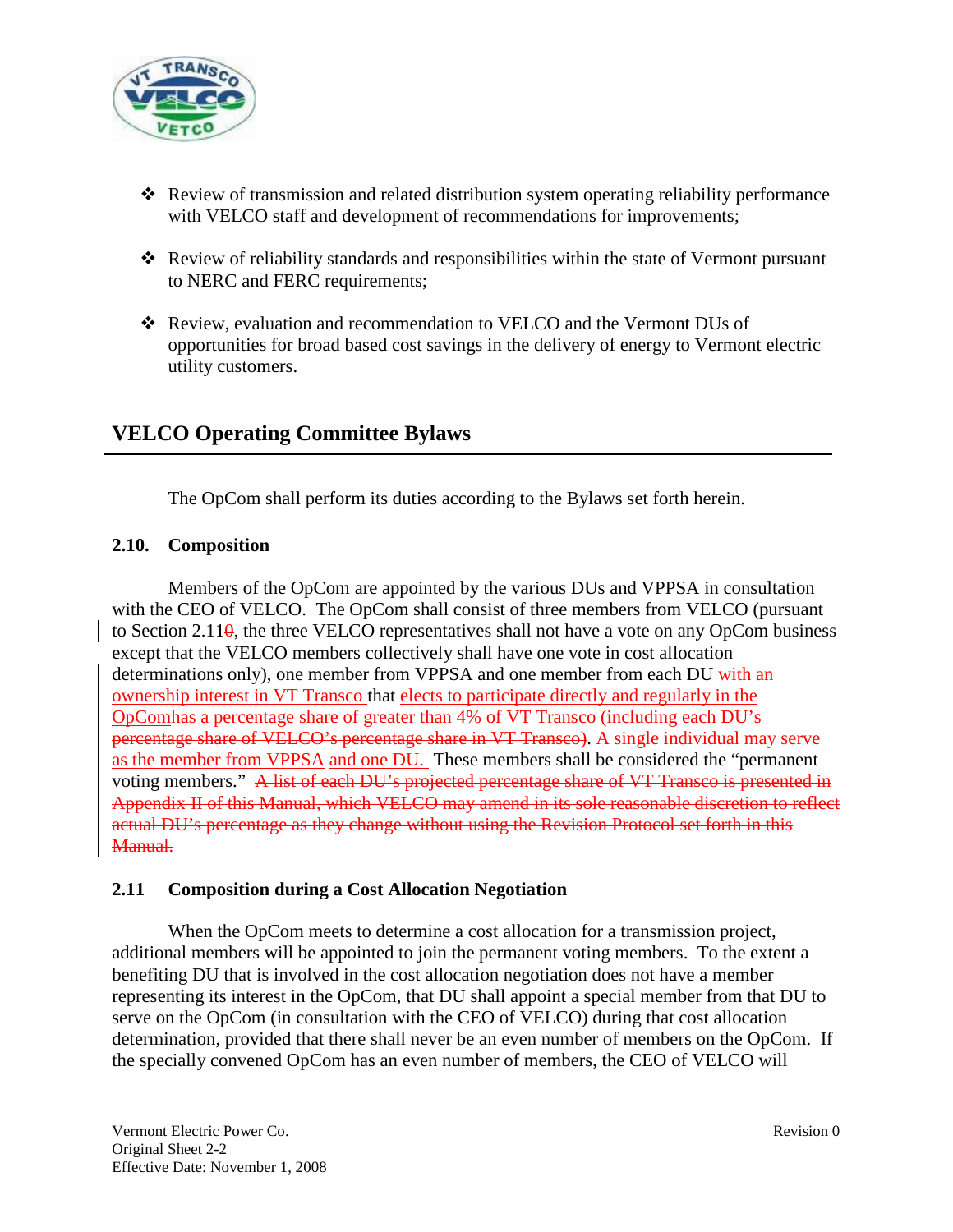

appoint one additional DU representative to serve on the OpCom. If a DU is represented by VPPSA in the OpCom, it may nevertheless appoint a special member to represent its interests in a cost allocation negotiation. Aside from this exception, there will be no more than one participant from any DU in the OpCom during a cost allocation negotiation.

## **2.20. Members and Alternates**

A DU shall nominate a possible member to the OpCom for final approval and appointment in consultation with the CEO of VELCO by sending written notice to the DUs pursuant to the notice provisions set forth in Section 2.80 herein, and the CEO of VELCO naming the proposed member. In addition, the DU shall nominate for appointment, in consultation with the CEO of VELCO, an alternate member to serve in the OpCom if the original member is unable to serve. That alternate member shall have all the powers of the member, including, when a voting member is absent, the power to vote. DUs that do not have a permanent voting member on the OpCom shall nominate a representative for appointment when they are notified that their organization has been elected to serve on a particular cost allocation resolution.

### **2.30 Term of Members and Alternates**

Each permanent OpCom member and alternate shall serve on the OpCom until the DU appoints a new member in consultation with the CEO of VELCO, until the member or alternate's relationship with his or her respective DU terminates, or unless the member or alternate is dismissed by the OpCom for cause. A member or alternate representing a DU that does not have a permanent member on the OpCom shall serve on the OpCom for the duration of the cost allocation negotiation for which those DUs were selected to serve.

#### **2.40 Appointment of Replacement**

Should an OpCom member or alternate leave the OpCom before a new member is selected, the member's alternate shall serve on the OpCom until the DU nominates a new member in consultation with the CEO of VELCO.

#### **2.50 Chair**

The Chair of the OpCom shall be appointed by and serve at the discretion of the CEO of VELCO. The Chair shall preside at meetings of the OpCom and have such powers and duties as are usually incident to such office.

#### **2.60 Vice Chair**

The Vice Chair of the OpCom shall be elected by and serve at the discretion of a majority through a motion and vote of the DU representatives of the OpCom. The Vice Chair shall assist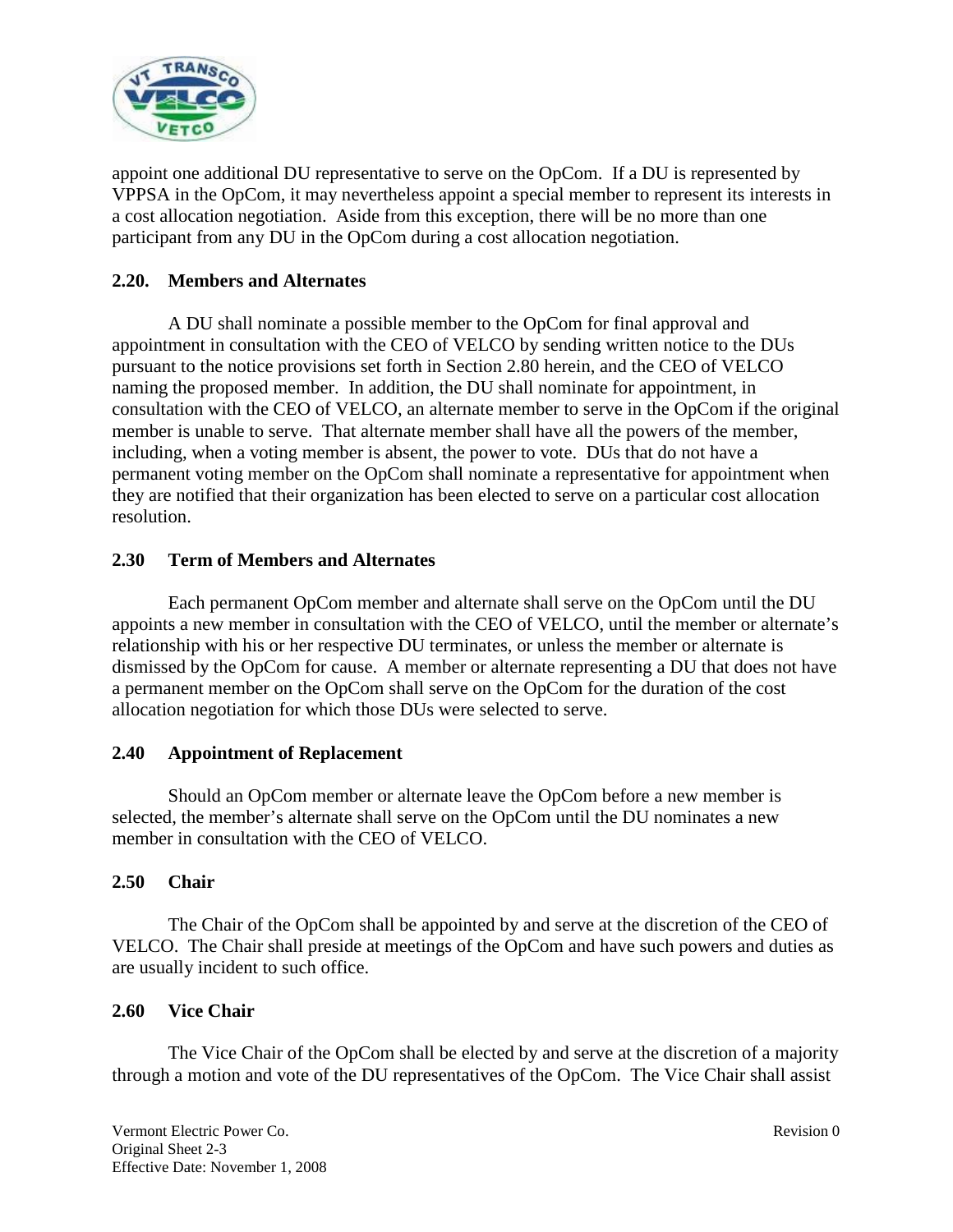

the Chair in the performance of his or her powers and duties, including acting as Chair if the Chair is unable to attend an OpCom meeting.

### **2.70 Secretary**

The Chair shall designate a secretary whose responsibilities shall include, but are not limited to, taking meeting minutes.

## **2.80 Notice and Convening of the OpCom: Generally**

Notice to the OpCom members shall be deemed to have been given as follows: (1) if personally delivered, notice shall be deemed given upon delivery to the member, or alternate, or their designee; (2) if mailed, postage prepaid, to the member or alternate at his or her designated mail address, notice shall be deemed given when received; (3) if sent electronically or by facsimile to the member or alternate at his or her designated electronic mail address or facsimile number, notice shall be deemed given when transmitted electronically or by facsimile. To the extent practicable, notices, agendas and supporting materials shall be circulated to the members and alternates electronically.

Members and alternates of the OpCom may participate in a meeting in person, by telephone, or by means of conference telephone, electronic video screen communication, or other appropriate communications equipment. In-person participation by such member or alternate may be specifically requested by the Chair in the Chair's discretion.

## **2.90 Adjournments and Reconvening**

Any OpCom meeting may be adjourned from time to time to reconvene at the same or some other place, and notice need not be given of any such adjourned meeting if the time and place thereof are announced at the meeting at which the adjournment is taken. If not so announced, a notice of a reconvened meeting shall be given, to the extent practical, at least five (5) business days in advance. In exigent circumstances, the Chair may reconvene the meeting with less notice, but in no event shall members and alternates receive less than twenty-four (24) hours' notice of the reconvening of the meeting. At the reconvened meeting, the OpCom may transact any business which might have been transacted at the original meeting.

## **2.100 Quorum**

A quorum of the OpCom must be present for any action to be taken by the OpCom other than adjournment of the meeting. A majority of the voting members (or alternates acting in the absence of an absent voting member) convened for any particular meeting or cost allocation negotiation, including any non-permanent representatives chosen to serve for a particular agreement, must be present to constitute a quorum.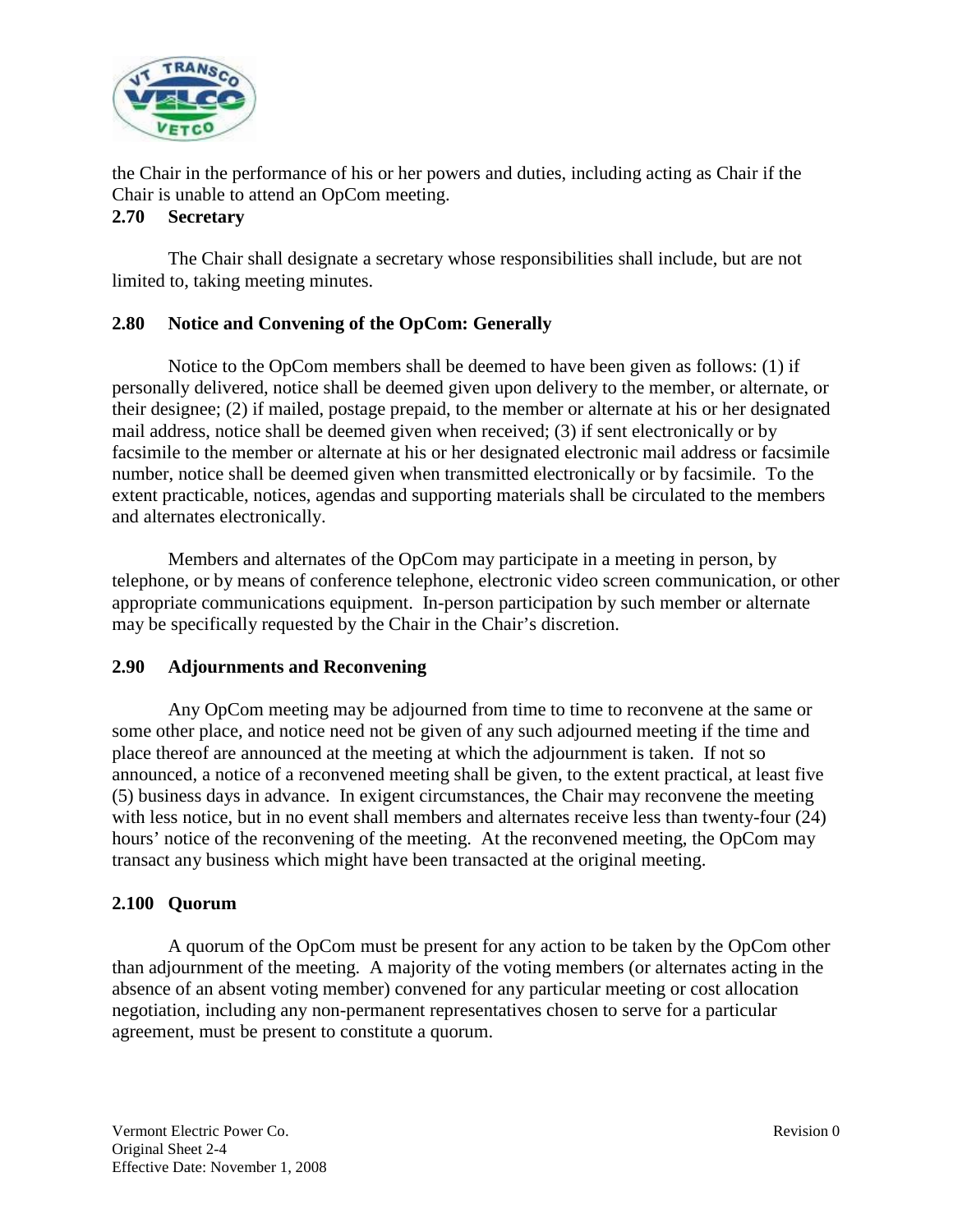

## **2.110 Voting**

VELCO shall not have a vote in any OpCom business, except that VELCO's members shall collectively have one vote in cost allocation determinations only. Each DU and VPPSA representative in the OpCom shall have one vote in all matters, except that an individual appointed as the representative for both VPPSA and a DU will have one vote on behalf of each entity. An action must be moved, seconded, and voted upon before it may be considered adopted. A motion will pass if it receives an absolute majority of all members entitled to vote.

Members may vote in person, telephonically, or by proxy. A proxy may be executed by a member's signature electronically or otherwise transmitted to the member who will be the holder of the proxy, and to the Chair or Vice Chair, provided that any such transmission must either set forth or be submitted with information from which it can reasonably be determined that the proxy transmission was authorized by that member.

## **2.120 Frequency of Meetings**

Meetings of the OpCom shall be held not less than bi-monthly (every other month). The Chair and Vice Chair may postpone OpCom meetings in their discretion. The OpCom's regular meetings shall be held three weeks before the VELCO Board holds its bi-monthly meeting.

## **2.130 Location of Meetings**

Meetings of the OpCom may be held at any location within the state of Vermont. In determining the location of meetings, due consideration shall be given to providing opportunities for various regions of the State to host meetings, convenience of the various members, and the degree to which the meeting location will facilitate an opportunity for public participation.

#### **2.140 Agenda**

The Secretary shall send out an agenda as established jointly by the Chair and Vice Chair for each meeting of the OpCom no less than seven calendar days prior to each meeting. Permanent voting members of the OpCom may suggest additional agenda topics to the Secretary pursuant to the notice provisions set forth in Section 2.80 of these Bylaws. The Secretary shall include all such suggestions in the agenda.

## **2.150 Continuing Eligibility**

It is vital to the continued operation and governance of the OpCom that its members are fully committed to the OpCom's regular operation and governance. To maintain eligibility for membership, each VELCO and DU member or alternate must attend 75 percent of OpCom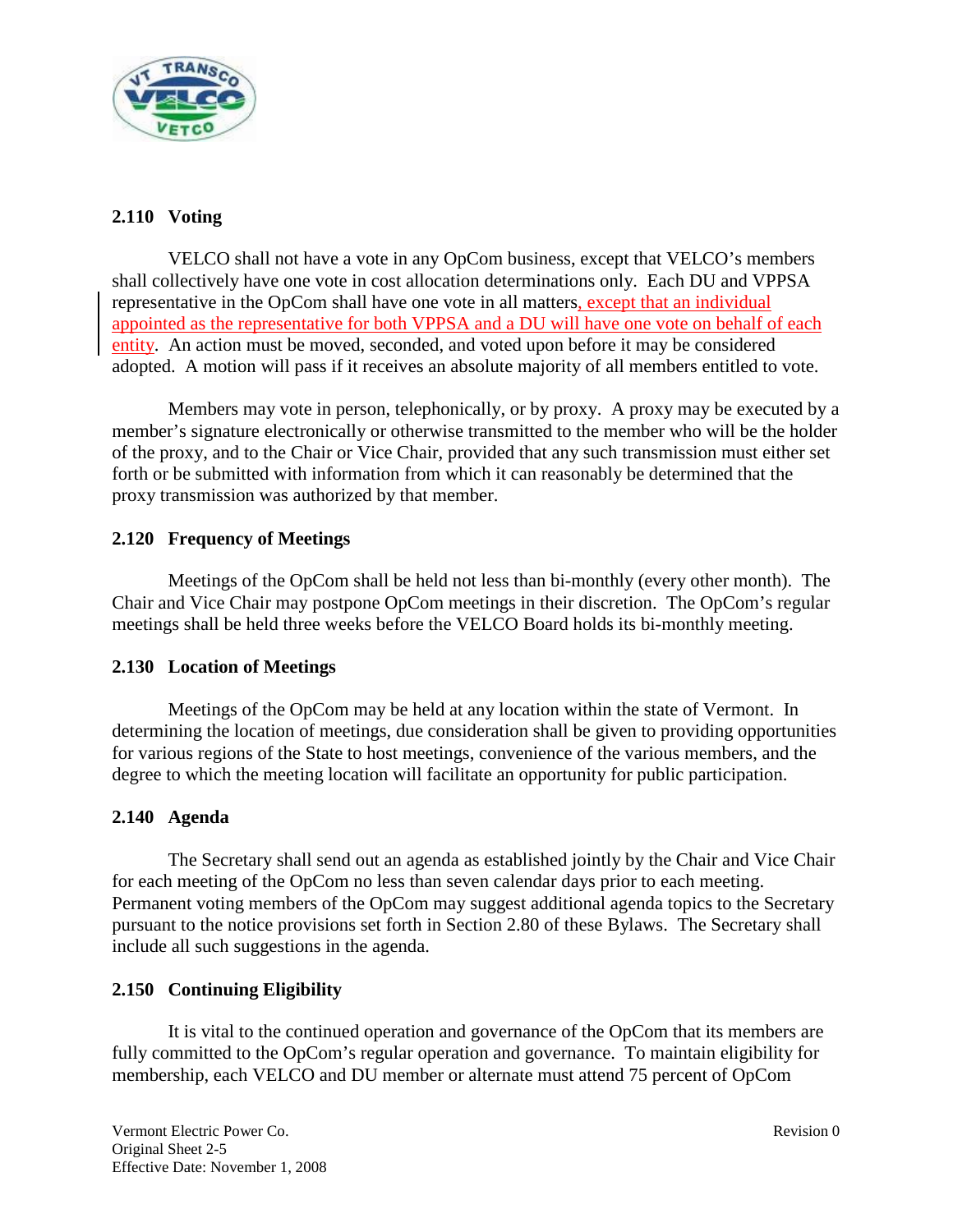

meetings per year, whether in person or by telephone or other communications technology, except in unavoidable emergencies. The OpCom shall use its sole discretion to determine whether a member is eligible to continue serving on the OpCom.

### **2.160 Conduct of Meetings**

- (a) The Chair shall confirm that a Quorum as defined in Section 2.100 is present and that notice of the meeting has been served in accordance with Section 2.80.
- (b) All matters to be acted upon by the OpCom shall be stated in the form of a motion by a voting member, which must be seconded. Only one motion and any one amendment to that motion may be pending at one time.
- (c) Except to the extent inconsistent with controlling VT Transco Tariffs and Agreements, or the practices and procedures set forth in this Manual, the Chair shall have the right and authority to prescribe other such rules, protocols and procedures and to do all such acts as, in the judgment of the Chair, are appropriate for the proper conduct of the meeting. Such rules, regulations or procedures shall include, without limitation, the following:
	- (i) The agenda for each meeting of the OpCom shall be established jointly by the Chair and Vice Chair with input from the OpCom members as specified in Section 2.140.
	- (ii) In the conduct of each meeting, the Chair shall have the authority normally invested in a presiding officer and shall have, in particular, the authority to limit the aggregate amount of time allowed for discussion of a particular matter and the amount of time allowed to each member or other person to speak on a matter.

#### **2.170 Posting of OpCom Minutes and Decisions**

The minutes and decisions of the OpCom will be included in the Board Book for each VELCO Board of Directors meeting, and shall be a standing agenda item on the VELCO Board of Directors meeting agenda. The decisions of the OpCom will be posted for public viewing on VELCO's website at www.velco.com.

#### **2.180: Validity**

If any part of these bylaws or any part of the V-TAM is held invalid, the remaining bylaws and portions of the V-TAM shall remain in place to the extent allowed by law.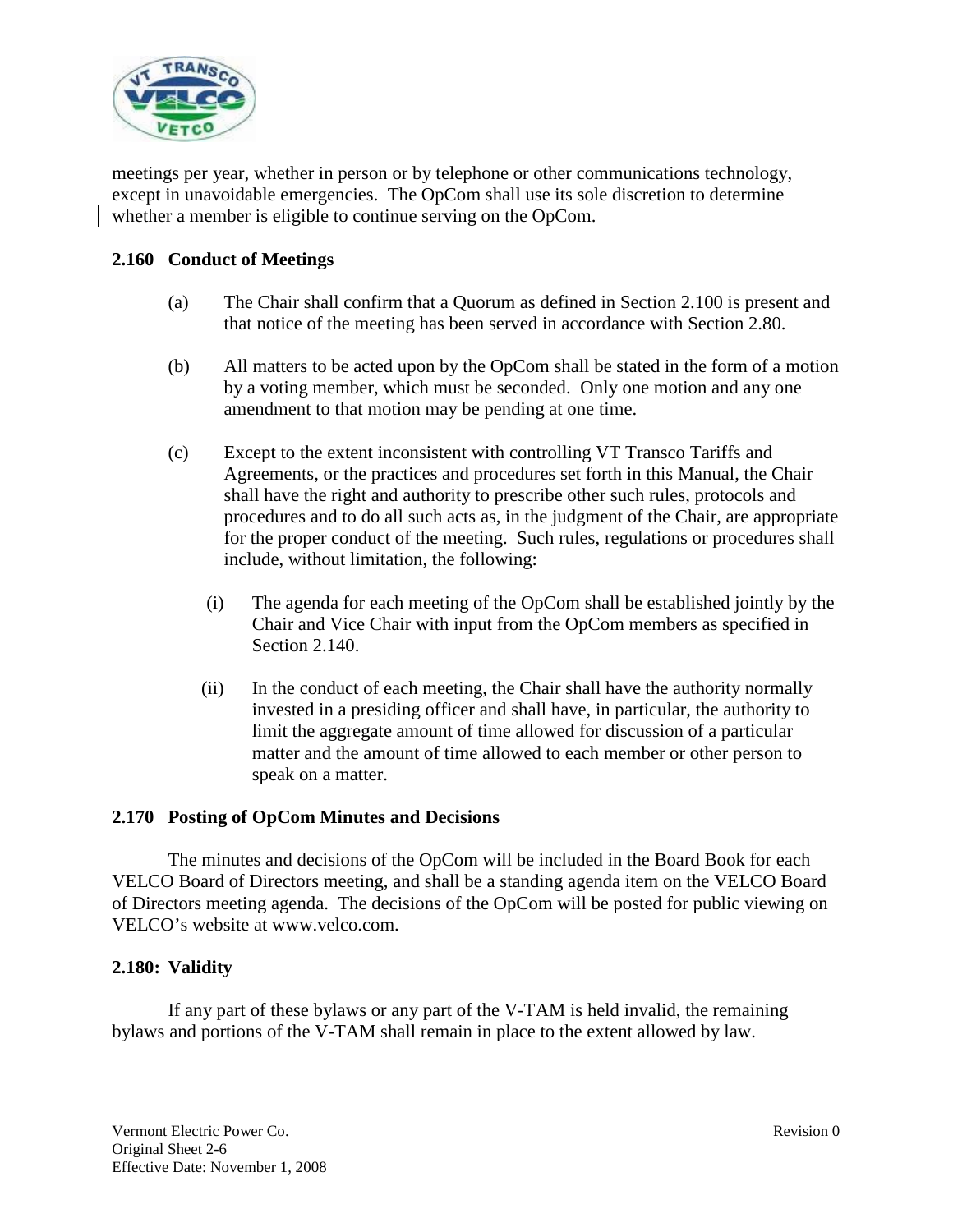

## **Section 3: Cost Allocation Process**

VT Transco's intent in implementing this cost allocation process is to provide benefiting DUs with a timely and meaningful opportunity to negotiate an agreement for the allocation of Specific Facility costs pursuant to Appendix I, Section 2(b) of the VTA. This section contains a set of common practices and standards for use by VT Transco, VELCO, the DUs and VPPSA to ensure consistency in determining a project's benefit to DUs and determining cost allocations. The cost allocation process described in this Manual is intended to set forth a transparent methodology that will lead to predictable, defensible and consistent results. Notwithstanding any provision in this section, or in any other part of this Manual, all signatories to the VTA retain their right under Article X of the VTA to take any dispute to arbitration as described in Section 8 of this Manual.

## **Cost Allocation for Transmission Facilities:**

## **Regional Pool Transmission Facilities**

Pool Transmission Facilities are defined in Section 1.100 of this manual PTFs are allocated regionally over the ISO-NE system on a modified postage-stamp basis.

## **Vermont Common Facilities**

Vermont Common Facilities or Common Facilities are defined in section 1.20, above. Vermont Common Facilities are allocated on a modified load ratio share to the DUs in Vermont.

## **Specific Facilities**

Specific Facilities are defined in section 1.190 above. Article IV specifies that the cost of a Specific Facility is allocated entirely to the "requesting Purchaser of transmission service" unless that requesting purchaser provides VT Transco with a written agreement pursuant to which additional DUs agree to undertake a portion of the cost of the SF (*i.e.*, a cost allocation agreement among benefiting utilities). Additionally, Article IV provides that a Specific Facility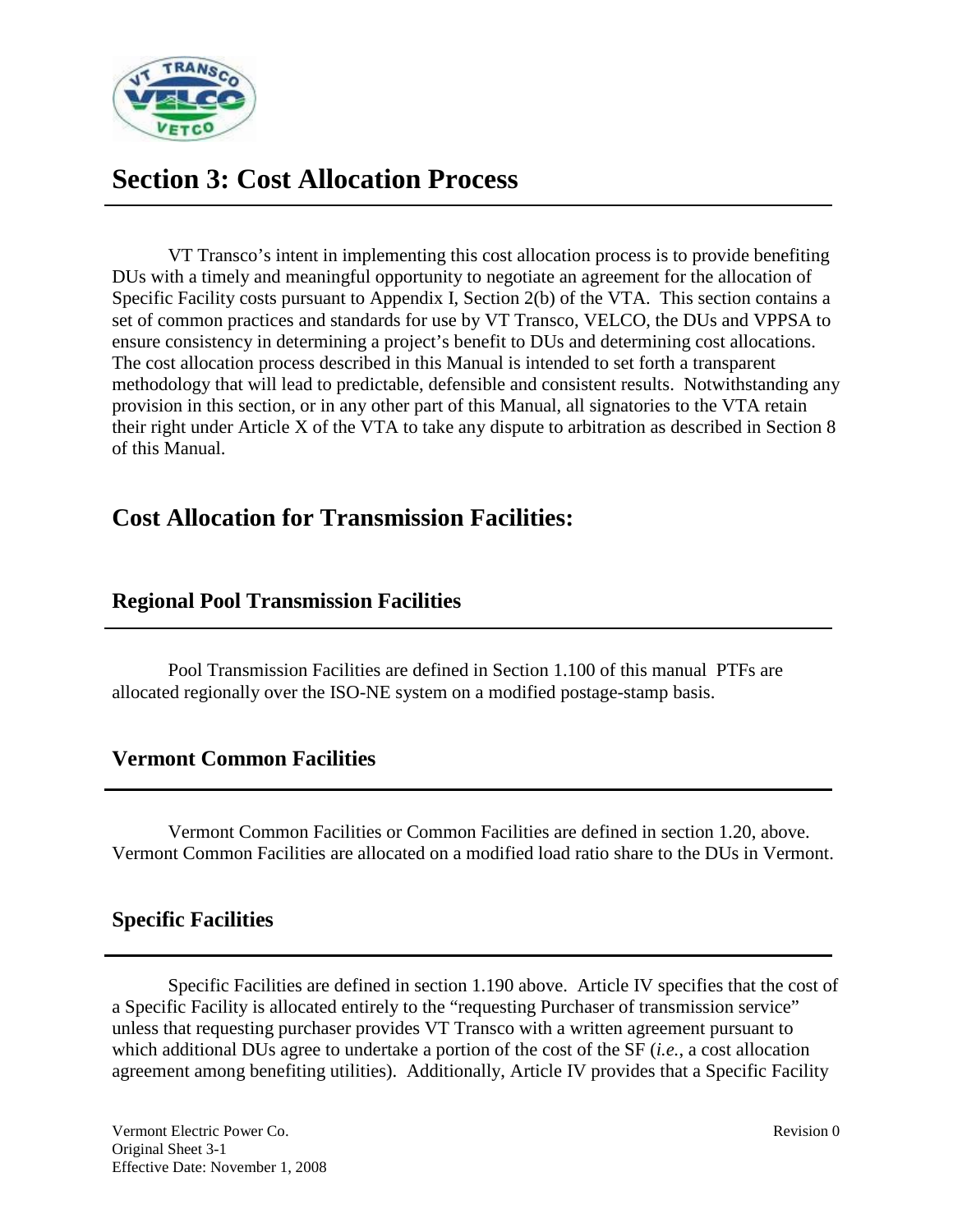

that has been in service for ten full years shall become a part of Common Facilities, and will then have its cost allocated to DUs and consumers across Vermont.

Appendix 1, Section 2 of the VTA contemplates situations where a "requesting purchaser" has not requested the construction of a Specific Facility, but where it appears to VT Transco that the construction of Specific Facilities may be required in the absence of a DU's request. If VT Transco comes to such a conclusion, it will follow the process designated in Appendix 1, Section 2 of the VTA and seek the concurrence and agreement for the allocation of costs by the benefiting utility or utilities pursuant to the cost allocation process set forth in this Manual.

VT Transco will facilitate negotiation of a cost allocation agreement among various benefiting DUs, whether initiated by a requesting purchaser or by VT Transco, by providing information about the SF and the benefit it provides to the benefiting DUs.

Appendix 1, Section 4 of the VTA provides that a capital improvement to VT Transco's Common Facilities will be deemed Specific Facilities if:

- Construction of the improvement requires a Certificate of Public Good; and
- $\div$  The Common facilities to which the improvement is made would be deemed Specific Facilities if constructed under the VTA; and
- $\hat{\cdot}$  The improvement otherwise meets the definition of Specific Facilities; and
- $\cdot \cdot$  The cost of the improvement SF is greater than \$50,000.00 in 1992, indexed upward for succeeding years pursuant to the Handy-Whitman Index; and
- $\hat{\mathbf{v}}$  The improvement will increase the normal operating capacity of the improved facility by at least twenty percent.

If a VT Transco project leads to upgrades to facilities or indirect costs to a DU system that would not have been incurred but for that VT Transco project, these associated upgrades or indirect costs shall be included in the project's overall costs, and allocated in the same manner as the project's other costs.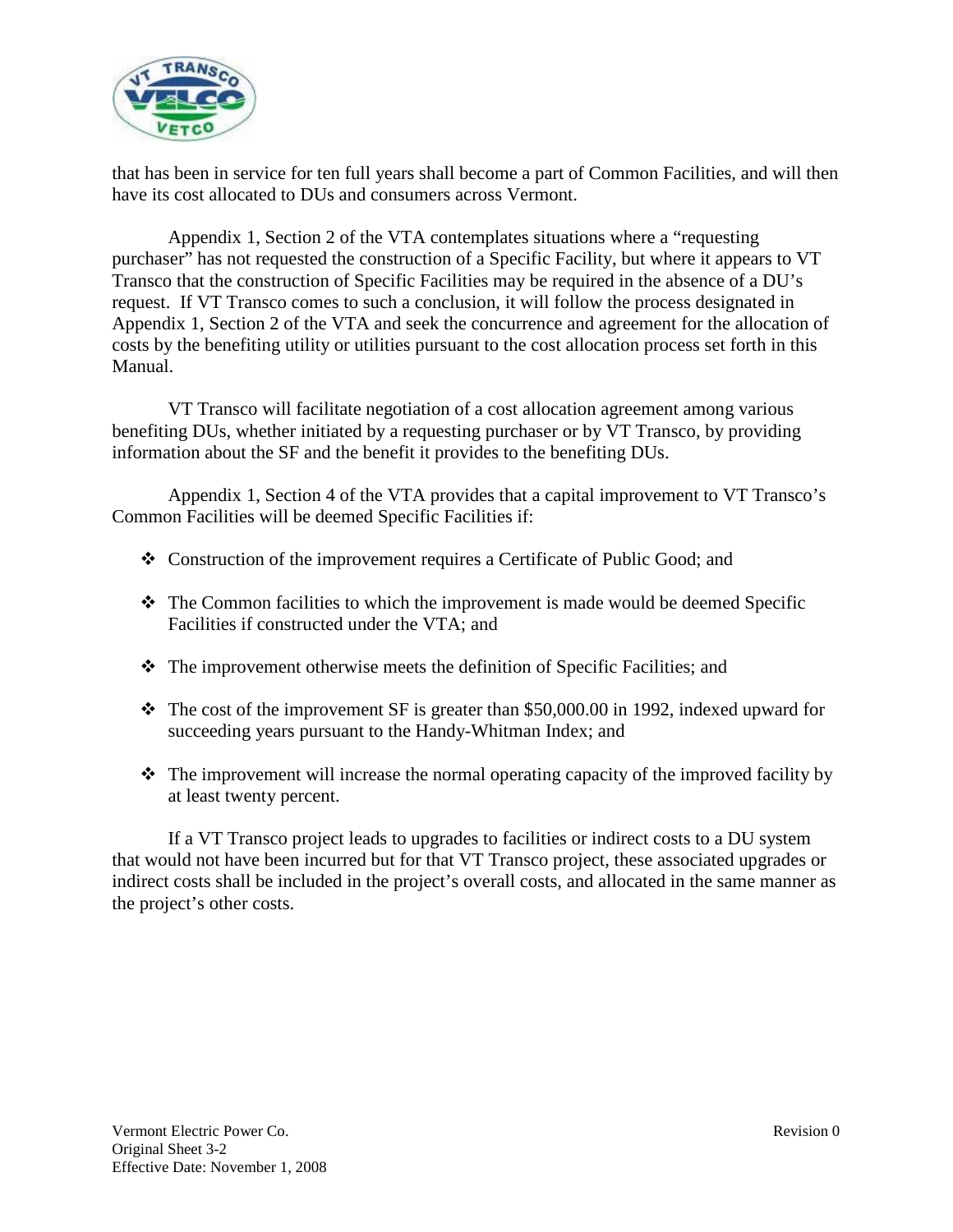

## **Who is a "Requesting Purchaser"?**

Article IV of the VTA requires that the cost of a Specific Facility be allocated to a "requesting purchaser," that is, the DU that requested that the Specific Facility be constructed. In order to become a "requesting purchaser," a DU must send a formal, written request to VT Transco that includes the following:

- $\triangle$  A description of the Specific Facility that the requesting purchaser wishes to be constructed, including proposed location, structural details, and size (to be subject to VELCO's future study and determination of the proposed SF's design, and a future agreement by the benefiting DUs regarding the SF's D-Level design);
- $\triangle$  A list of Distribution Utilities that the requesting purchaser feels would benefit from the Specific Facility, and the rationale as to why those DUs would benefit; and
- $\triangleleft$  An acknowledgement that the requesting purchaser(s) is aware that it is a "requesting purchaser" under Article IV of the VTA, and as such will be required to pay the costs pursuant to the terms of Article IV of the VTA.

A communication that does not contain all three of the above provisions will not be considered a "request" by VELCO. Projects initiated without such a request are VELCOinitiated projects.

## **Who is a "Benefiting Utility"?**

A DU that is a "benefiting utility" is to be named by the requesting DU(s) in its formal written request, or determined by VT Transco, as described above. VT Transco will then notify each named benefiting utility of the impending construction of a Specific Facility that benefits the DU, and the expectation that it participate in the negotiation of a cost allocation agreement among the other DUs that also benefit from the Specific Facility. VT Transco will also notify a DU that is not currently involved in a cost allocation negotiation if at any time one or more of the negotiating parties inform VT Transco that such DU is also a benefiting utility, and should join the cost allocation negotiation. VT Transco and the negotiating DUs will determine whether another DU "benefits" from a proposed Specific Facility by examining appropriate factors, including (without limitation):

 $\div$  Whether the proposed SF would provide reliability benefits in the form of the postcontingency load of that DU that would otherwise go unserved by existing facilities. This factor will consider the possibility of various contingency events.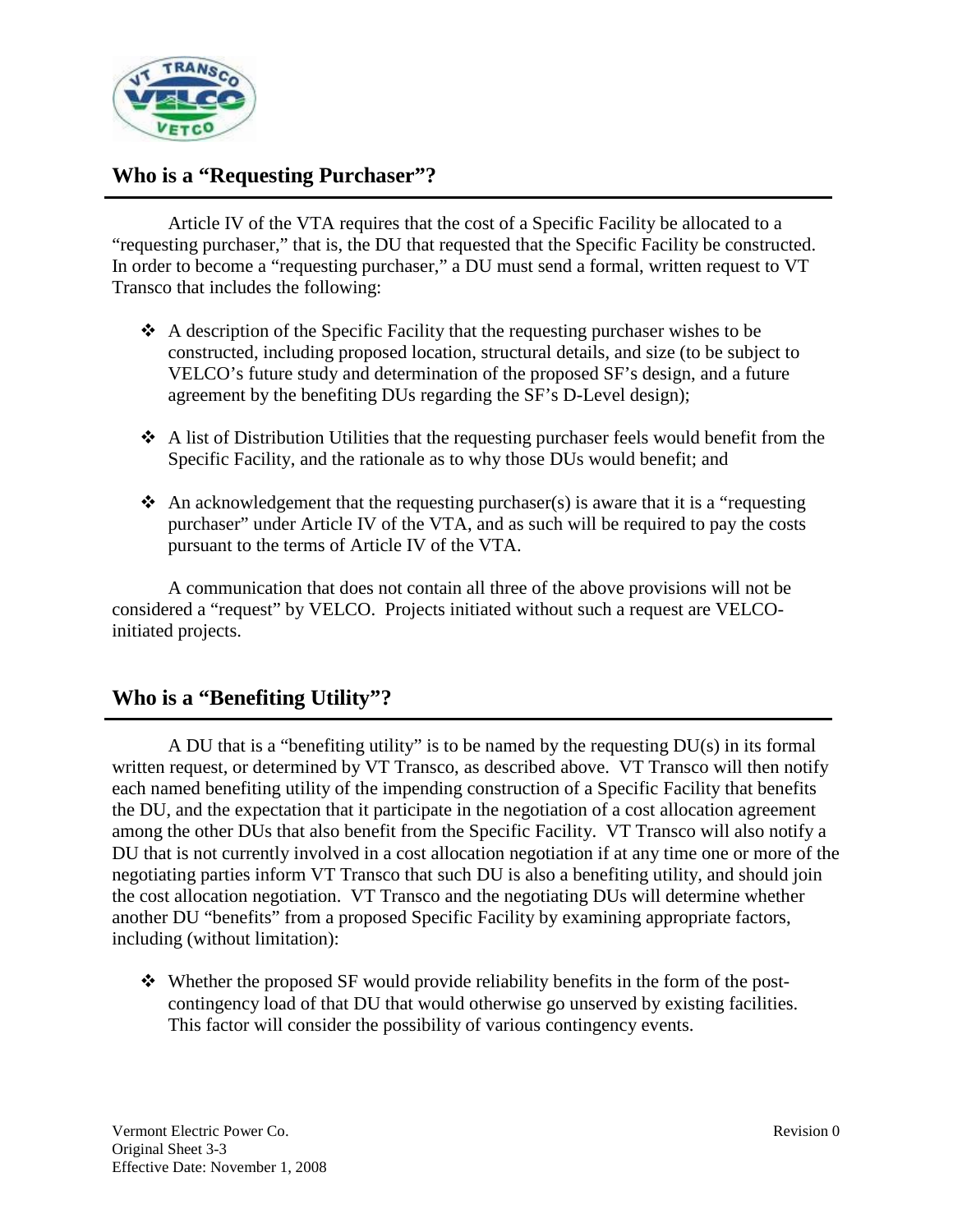

- $\div$  The amount of DU load and percentage of total load served by the proposed SF that would ease or alleviate an existing deficiency in reliability.
- $\div$  Certain costs to the DU(s) that would be avoided by the proposed facility.
- The load growth circumstances of each DU that cause a reliability deficiency that necessitates the project.
- An examination of the electrical distance of a DU's load from existing source facilities and the proposed project facility.

## **Cost Allocation Negotiation Process**

VT Transco shall notify all utilities that it has determined (either from the requesting purchaser's letter or, if there is no requesting purchaser, in its own judgment) will benefit from the proposed SF by notifying each potentially benefiting DU in writing. All DUs that have been named as potentially benefiting from the SF should attend negotiation discussions. To the extent a DU believes that it does not benefit from a SF, it should nevertheless participate in the negotiation process to advance its belief. If the DU disputing its benefiting utility status does not participate in the cost allocation process, it risks having a portion of the cost of the SF allocated to it by the Operating Committee in its absence.

When VT Transco has notified the benefiting utilities of the impending construction of a Specific Facility that benefits them, each benefiting DU is to participate in cost allocation negotiations led by the requesting purchaser, where applicable. The goal of cost allocation negotiations is to determine a final cost allocation among benefiting DUs for the SF, and should at a minimum take into consideration the factors regarding which DU benefits from a SF as discussed in the previous section. VT Transco will facilitate the cost allocation negotiation process by providing information requested by the DUs, but will not participate in the negotiation process.

VELCO shall use its reasonable discretion to determine a deadline by which the DUs must reach a cost allocation agreement. In determining this deadline, VELCO will consider regulatory deadlines, construction schedule, and other elements involved in the scheduling of a project involving SF. VELCO shall notify the benefiting DUs as soon as possible, but no less than 60 days before the deadline, that they must reach a cost allocation agreement by that deadline. An illustration of the timeline related to this cost allocation procedure is presented in Appendix 3 of this Manual.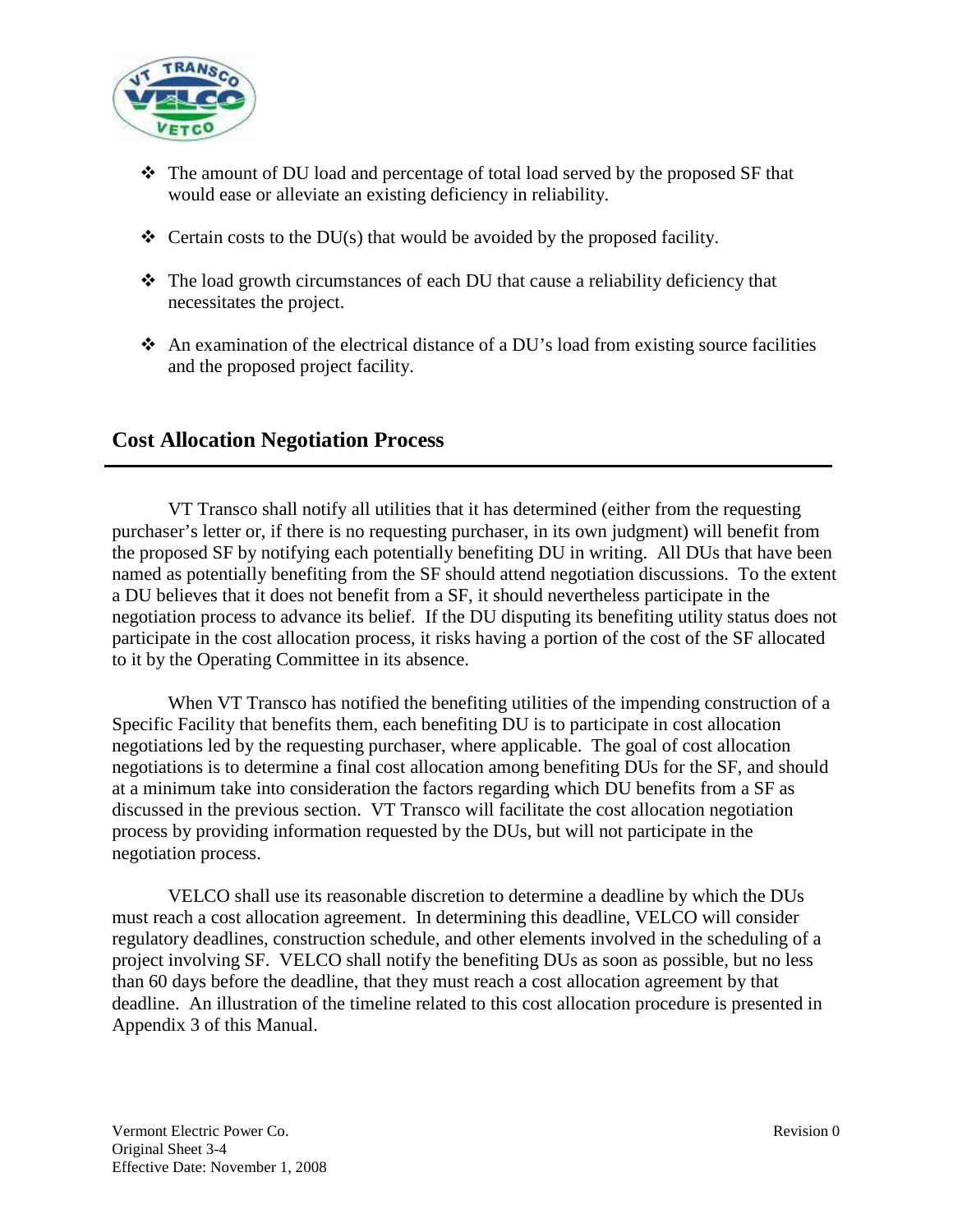

If a cost allocation agreement is reached, the benefiting DUs shall present to VELCO a final written agreement which shall include, at a minimum, the following:

- $\triangle$  A list of the benefiting DUs that participated in the cost allocation agreement negotiation, and a list of the benefiting DUs that are sharing the cost of the SF pursuant to the written cost allocation agreement;
- $\triangle$  A description of the cost allocation agreement with the defined percentage amount that each DU will pay; and
- $\triangle$  A signature page signed by an authorized representative from each DU that is sharing the cost of the SF. The signature page must state that the DU participated in the cost allocation negotiation, understands that the cost allocation agreement is binding upon the DU even if the final SF cost of the SF changes, and that the DU agrees to pay the cost of the SF that is allocated to it according to the agreement.

If, in the opinion of one or more of the benefiting DUs, the DUs involved in a cost allocation negotiation are unable to reach agreement within the time specified, they shall inform VELCO of their inability to agree, and request that the OpCom determine a default cost allocation. VELCO retains the sole discretion to request the OpCom to determine a default cost allocation if, based upon its own determination or upon a DU or DUs' request, it determines that the DUs will not reach a timely agreement. VELCO must put the cost allocation before the OpCom if the DUs do not reach agreement by the deadline established by VELCO.

If a project including SF is withdrawn or cancelled, the cost incurred on the project shall be allocated according to the agreed upon cost allocation or OpCom determination as determined in accordance with the provisions of this Manual. If no cost allocation has been determined before the project is withdrawn or cancelled, the OpCom shall make a cost allocation determination in accordance with the provisions of the Manual and the project's cost shall be allocated according to such determination.

## **Other Specific Facility Cost Allocations**

Appendix 1, Section 3 of the VTA provides that if an improvement or addition is made to a Specific Facility during the ten years before it becomes a part of Common Facilities, and such improvement significantly changes the proportions of the use of the Specific Facility by the Purchasers supporting it, the Purchaser or Purchasers requesting the improvement shall provide VT Transco with a written cost allocation agreement in support of the Specific Facility's support costs and improvement costs for the remainder of the ten years. If such an agreement is not presented to VT Transco, VT Transco may reallocate the support costs of the affected Specific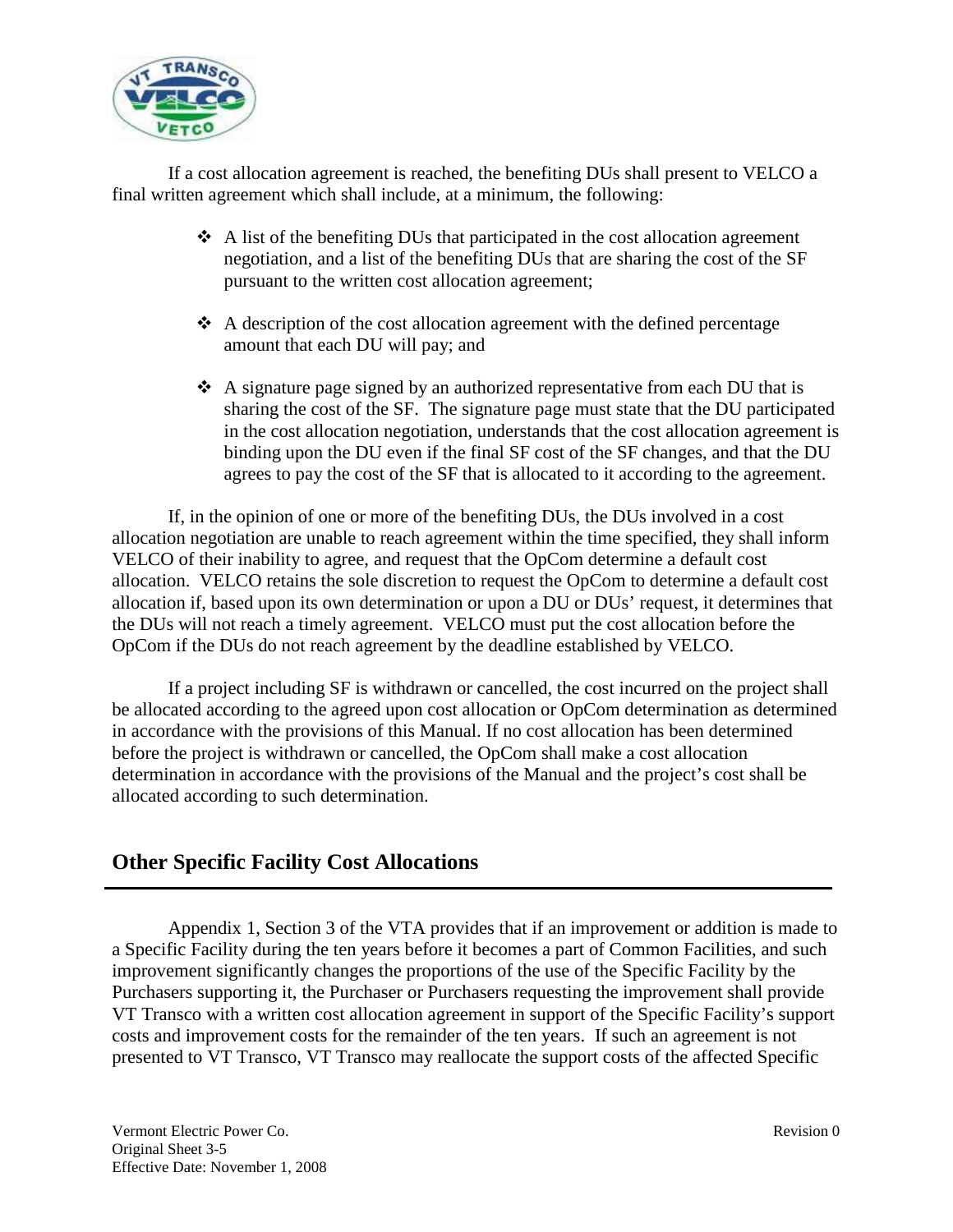

Facility on the basis of the DUs' projected proportionate share of the peak demand on such facilities.

Under Appendix I, Section 4(b) of the VTA, if VT Transco initiates improvements to meet capability or reliability requirements which have not been specifically requested by the DUs that benefit from such facilities, VT Transco shall allocate the support costs on the basis of the DUs' proportionate share of the peak demand on such facilities during the calendar year preceding approval by the Public Service Board, but not including periods of abnormal operating conditions.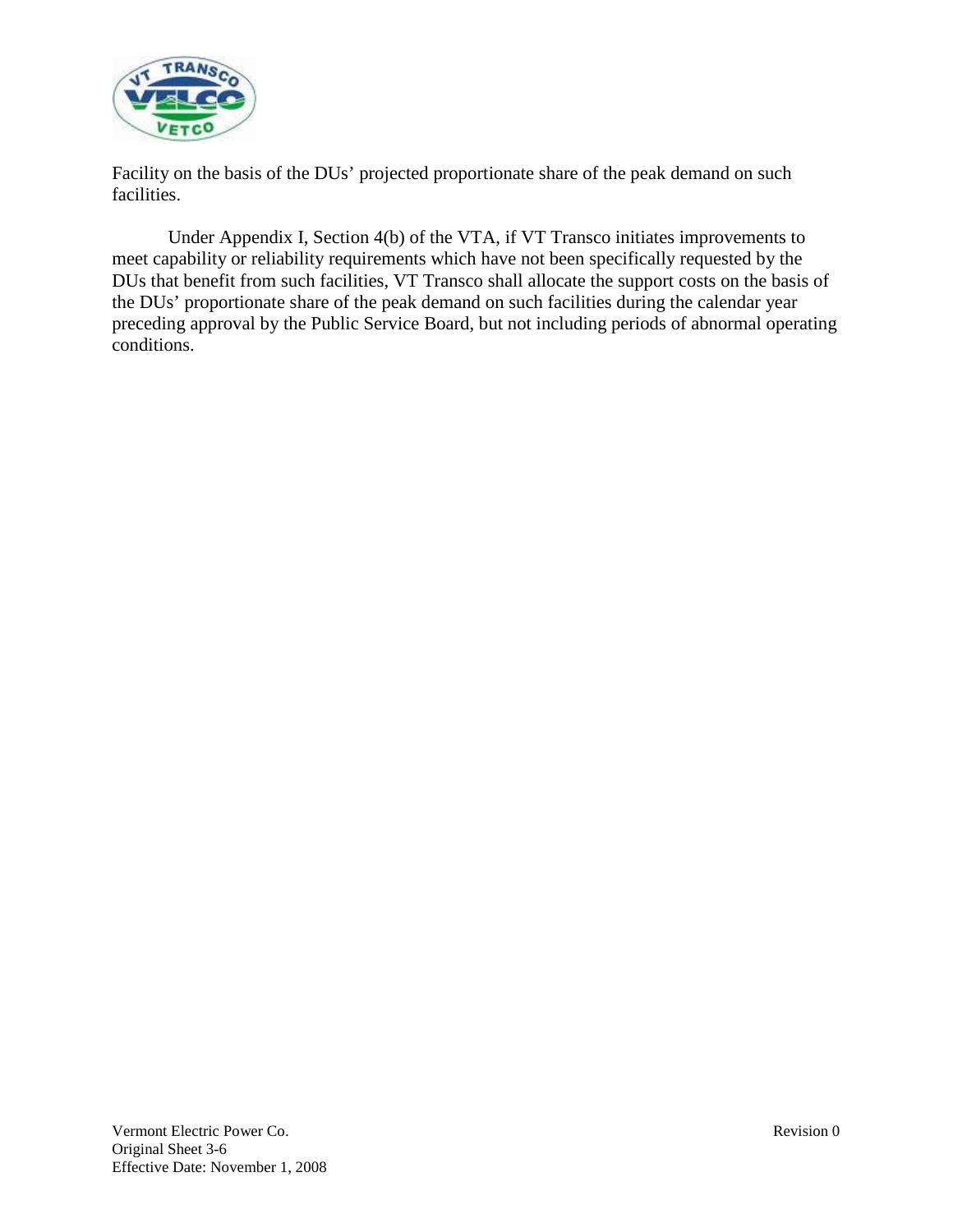

## **Cost Allocation for Substation Facilities:**

The costs associated with substation facilities are operation and maintenance costs, rather than construction costs, and are governed by VT Transco's Substation Participation Agreement.

## **Shared Use Facilities**

Shared Use Facilities (referred to as "Common Use Facilities" in the SPA) are defined in Section 1.50 above. Costs for the operation and maintenance of Shared Use Facilities will be allocated to all benefiting DUs on an asset value basis. VT Transco will divide the Shared Use Costs between VELCO and the DUs by using a gross plant allocator. VT Transco will determine the cost of all Exclusive Facilities owned by any DU within that substation, and divide those costs by the total non-depreciated cost of the substation to determine what percent of total substation cost is reflected by Exclusive Facilities. The SPA provides that a DU's individual share of Shared Use Costs will be determined by dividing all Shared Use Costs by the number of parties using the substation. The DUs will then pay that percentage of the substation's operation and maintenance costs, divided evenly among the number of DUs that own exclusive facilities at the substation.

Example: Two DUs own Exclusive Facilities in a substation that cost \$1000. DU 1's Exclusive Facility costs \$20, while DU 2's Exclusive Facility costs \$80. The operation and maintenance of the substation costs \$200. To determine the percentage of Shared Use Costs these two DUs will pay, VT Transco will determine the cost of these Exclusive Facilities, a total of \$100, and divide it by the cost of the entire substation, for a total of 0.1. VT Transco then multiplies 0.1 by the cost of the operation and maintenance of the substation. The two DUs will each pay their share of \$20, \$10 each.

## **Exclusive Facilities**

Exclusive Facilities defined in section 1.80 above. Each DU is responsible for the costs of its own Exclusive Facilities installed at any substation.

Exclusive Facilities in a substation differ from Specific Facilities in a substation in that a substation's Specific Facilities are defined in Appendix 1 of the VTA as the transformer, secondary voltage transformer circuit breaker, appurtenances and ancillary equipment, controls and control circuitry that are designed and specified by VT Transco, or constructed in accordance with VT Transco's designs and specifications or standard practice. VT Transco operates and maintains the Specific Facilities within a substation.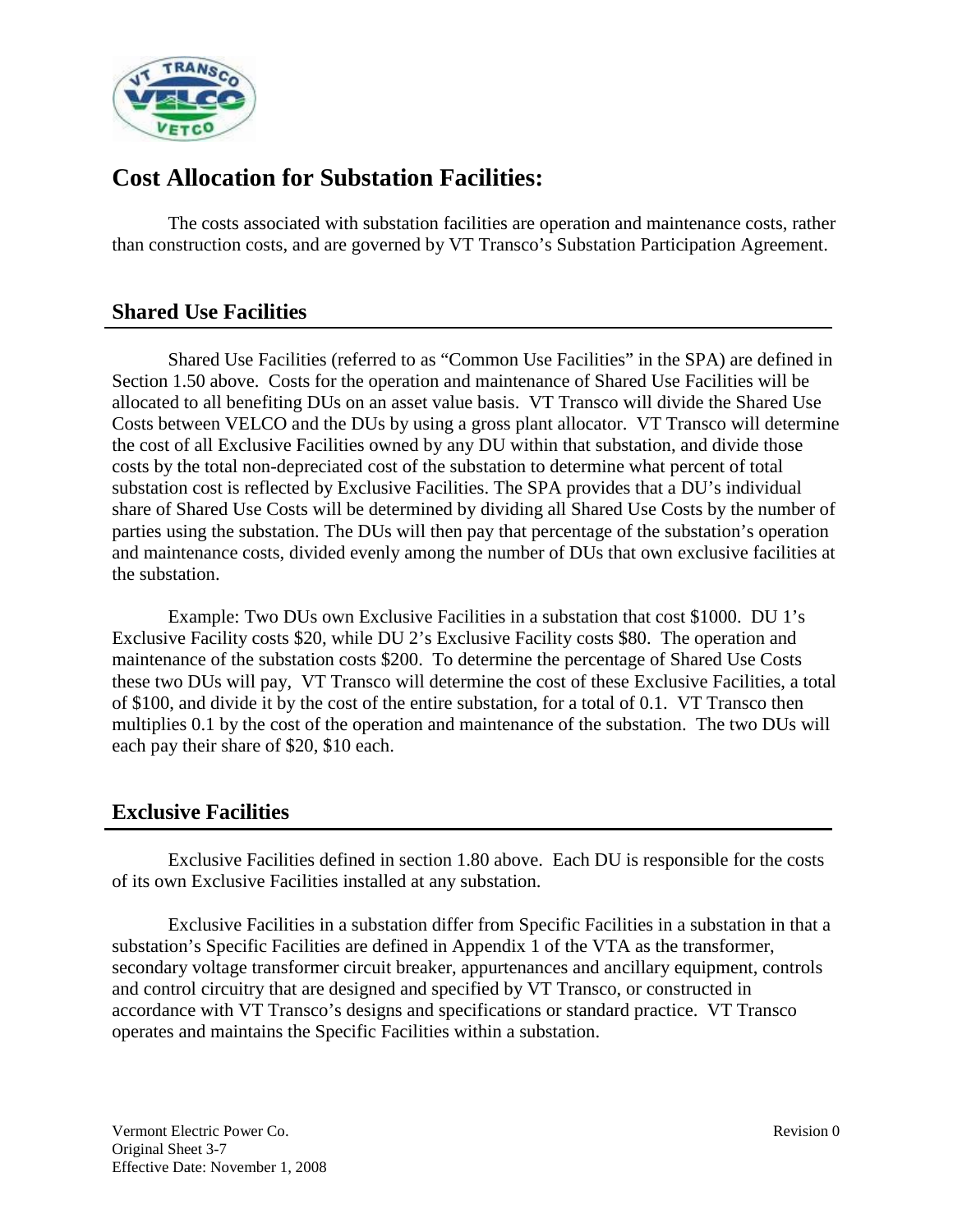

In a ring bus situation, the number of breakers that will be treated as specific costs will be equal to the number of sources plus one. For example, if a ring bus has four breakers and two sources, three of those breakers will be treated as specific cost and one as exclusive cost.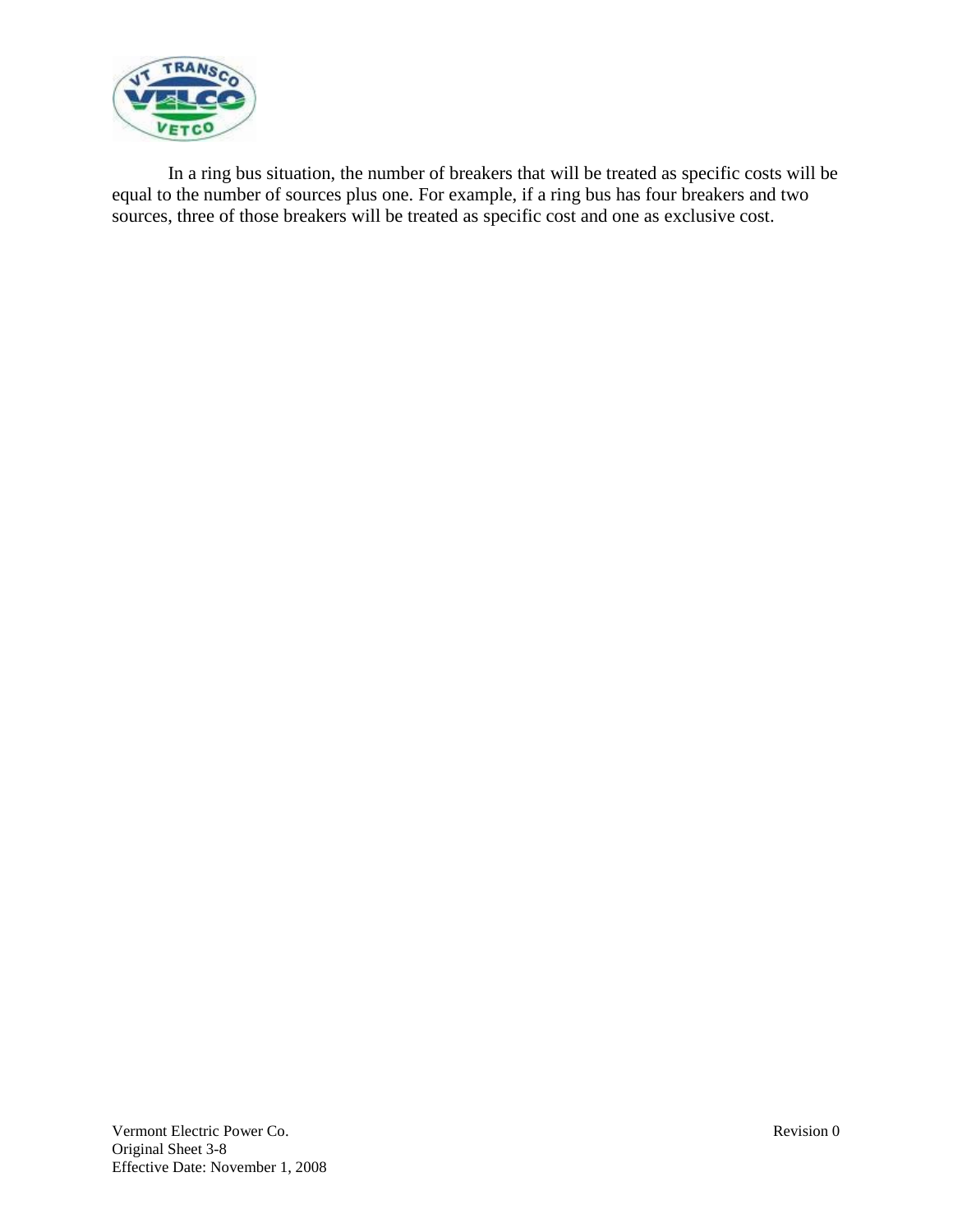

# **[Placeholder: Section 4: Procedures Regarding Administration of the VTA]**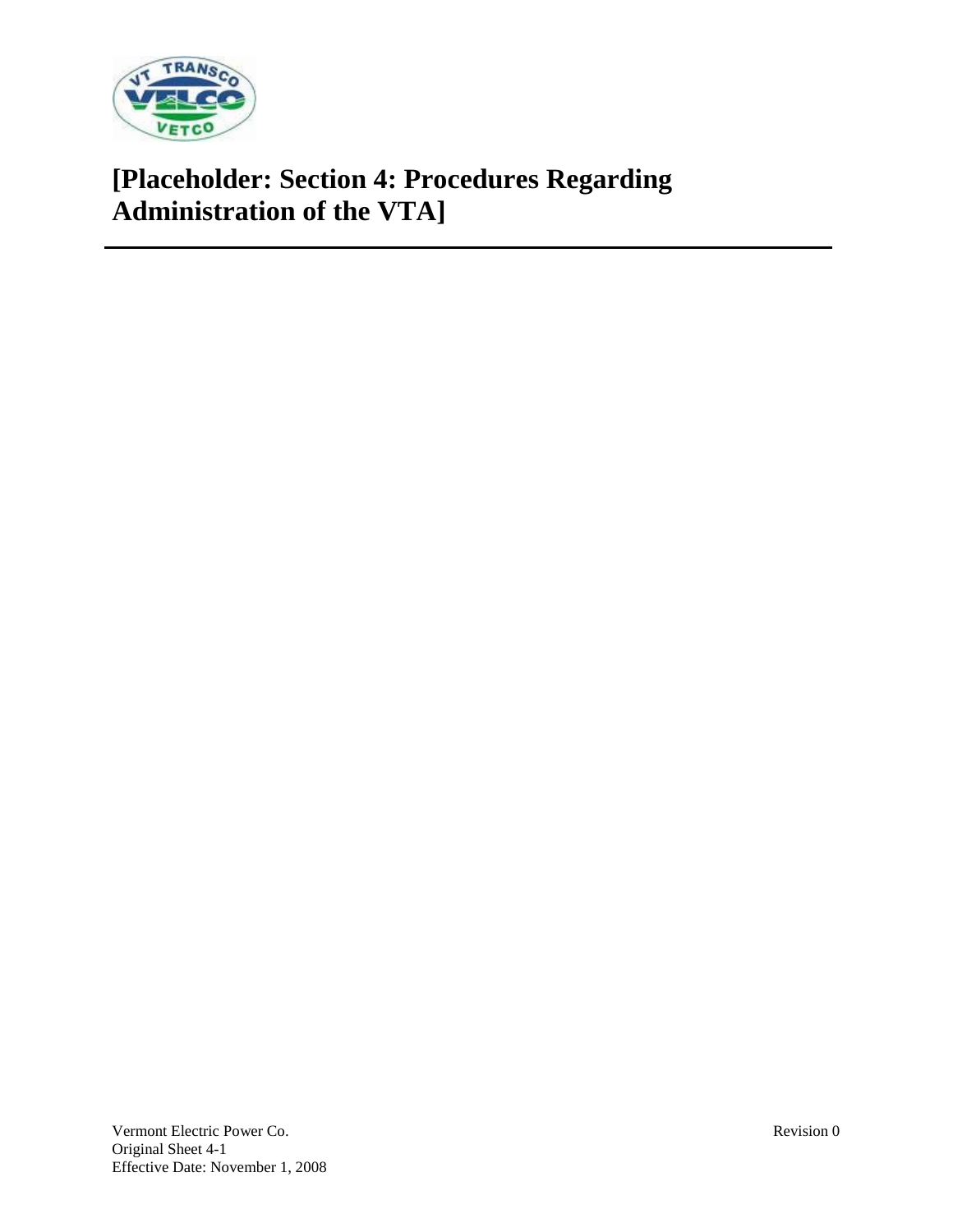

# **[Placeholder: Section 5: Procedures Regarding the Administration of Other VT Transco Tariffs]**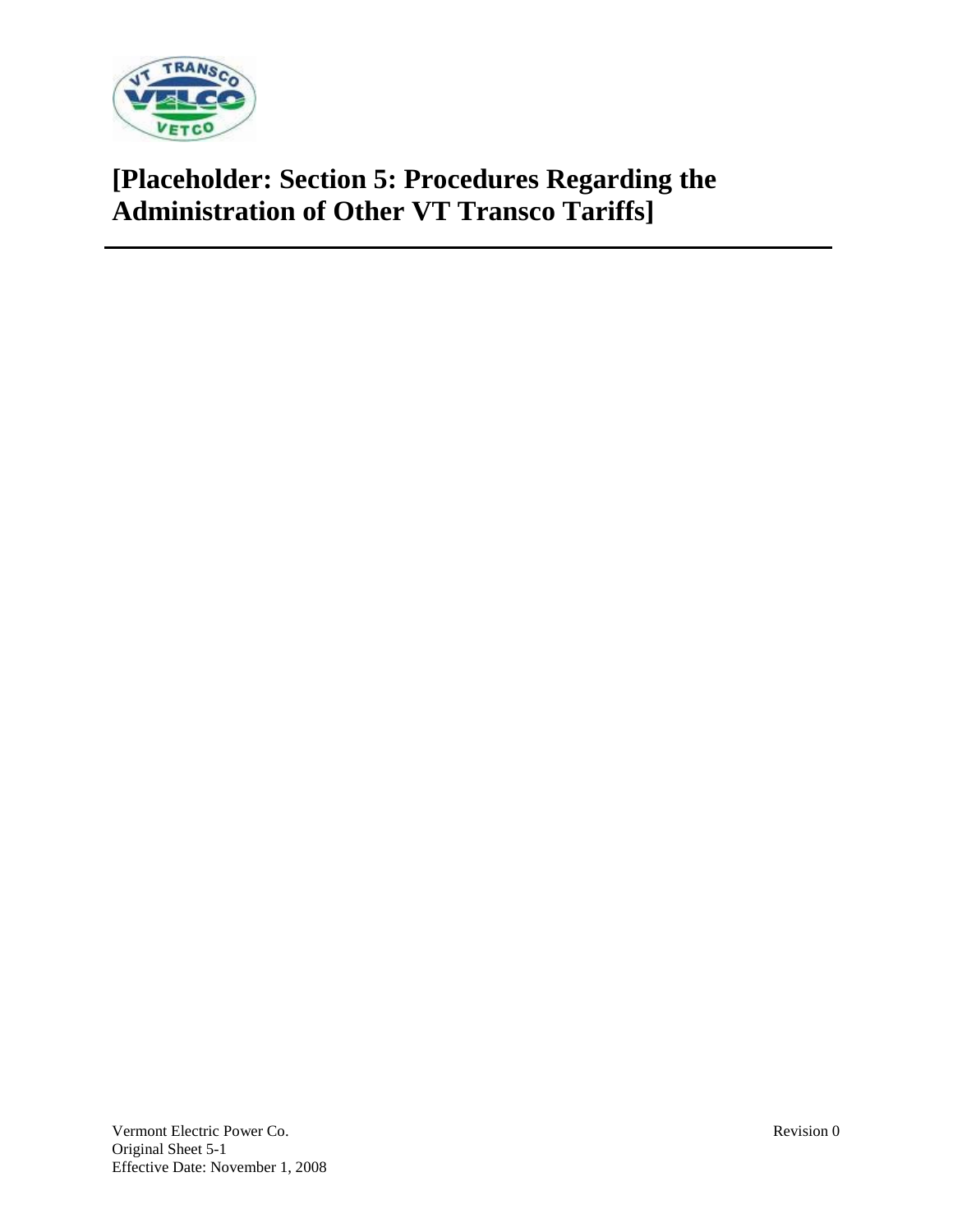

# **Section 6: Milestones for Project Accounting**

This section provides guidance for the milestones that must be reached before a proposal for a transmission project or upgrade actually becomes a VT Transco project, allowing VT Transco to capitalize the cost of the project based on the cost allocation agreement reached by the benefiting DUs.

The milestones for project accounting are as follows:

- **Phase I, Consultant Phase:** DUs hire VT Transco to undertake a facility study. The DUs compensate VT Transco for the study services.
- **Phase II, Project Agreement Phase:** The benefiting DUs and/or VT Transco reach an agreement on the preferred design of the project, and the cost allocation of the project. VT Transco issues a formal notice to the benefiting DUs that it has created the project, and has begun to capitalize its cost. If the Project Agreement Phase is reached, but the project fails to obtain a CPG, then VT Transco's costs are billed to the benefiting DUs as per the cost allocation agreement reached by those DUs.
- **Phase III, Project CPG Granted Phase:** A CPG is granted for the project by the Vermont PSB. VT Transco capitalizes its costs and invoices for the project based on the cost allocation agreement reached by the DUs.

VT Transco may only capitalize the cost of a project if that project has three elements: (1) a preferred B-level estimate agreed to by the benefiting DUs; (2) an estimate on the cost of the project; and (3) a cost allocation agreement among the benefiting DUs. The cost allocation negotiation process as set forth in Section 3 of this Manual is designed to compliment the VSPC project planning process and determine a cost allocation for a project when required by the VSPC, and before VELCO applies for a CPG for the project.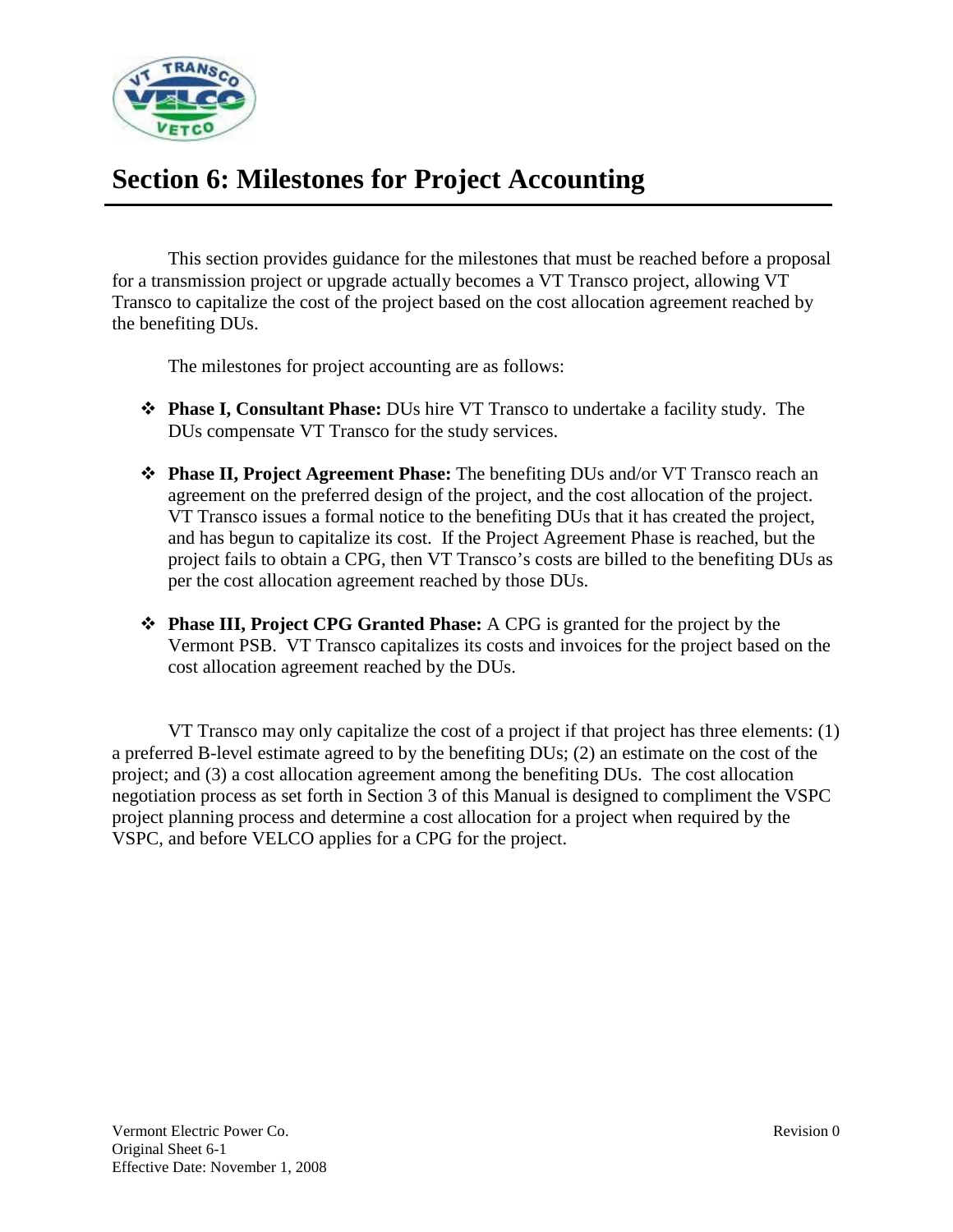

# **Section 7: Standards and Responsibility for Reliability Requirements**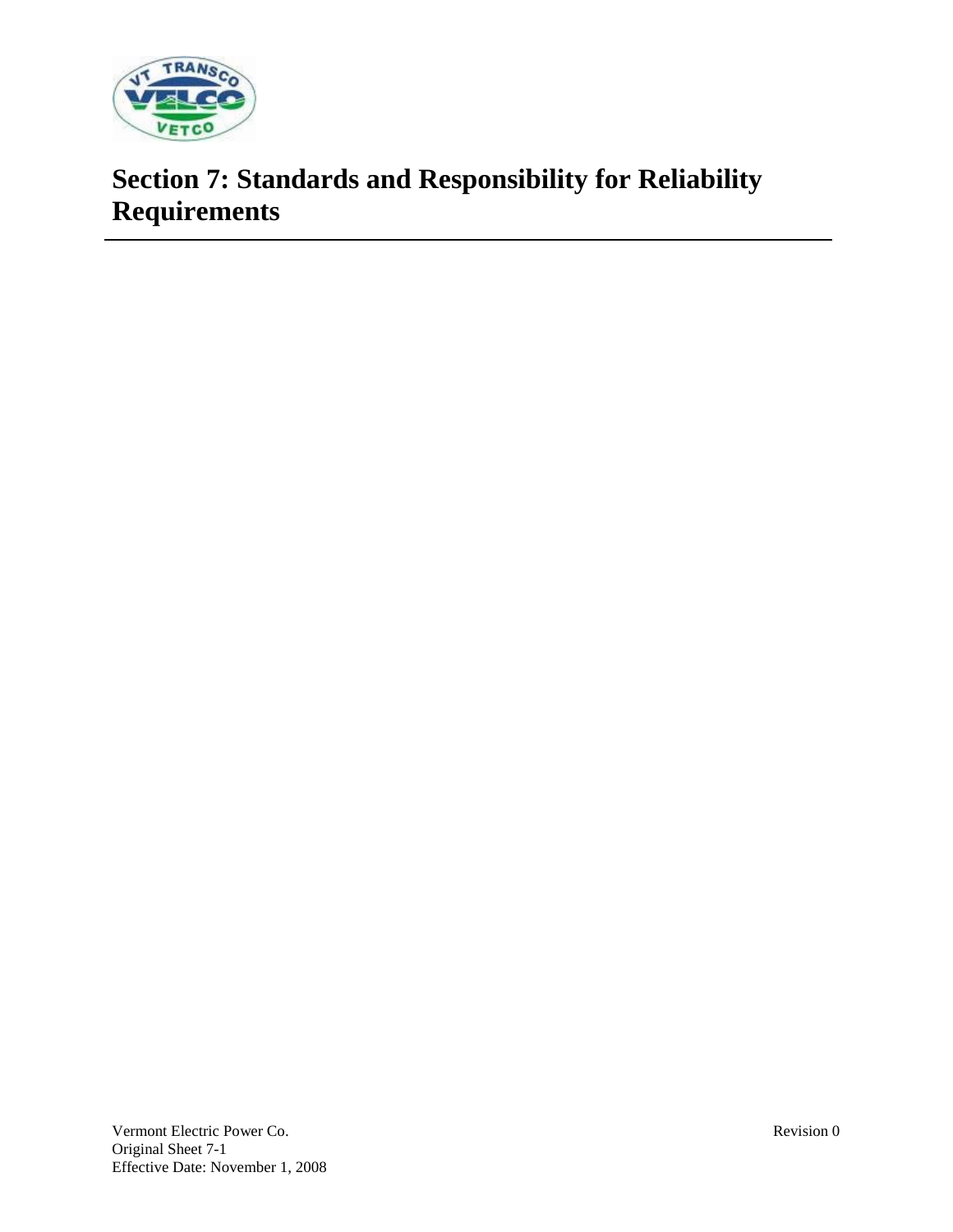

# **Section 8: Arbitration**

The VTA and the SPA allow for disputes as to the interpretation or performance of each agreement to be submitted to arbitration. The arbitration process is intended (but does not always guarantee) to resolve disputes arising out of, for example, failed cost allocation negotiations in a prompt and cost-effective manner. The rules and procedures described in this Manual are intended to advance that goal by promoting an expedited dispute resolution process.

## **Agreement of the Parties to Submit to Arbitration**

Article X of the VTA provides, among other things, that any dispute "as to the interpretation or performance of the [VTA] which cannot be settled by mutual agreement…shall be submitted to arbitration" and that the decision of the arbitrator "shall be final and binding upon all parties except that any party to the proceeding may petition a court of competent jurisdiction for review of errors of law."

Article XI of the SPA also provides, among other things, that disputes "as to the interpretation or performance" of that agreement shall be resolved through arbitration and that the decision of the arbitrator "shall be final and binding upon all parties except that any party to the proceeding may petition a court of competent jurisdiction for review of errors of law."

## **Commencing an Arbitration**

Arbitration is commenced by the issuance by the initiating party (the "Claimant") of a written notice of intent to arbitrate (the "Notice Requesting Arbitration") to all parties. The Notice Requesting Arbitration must include:

- $\triangle$  A statement that the arbitration is being brought pursuant to Article X of the VTA (or Article XI of the SPA, if applicable);
- $\triangleleft$  The nature of the dispute to be arbitrated;
- The names and addresses of all parties;
- $\triangle$  A comprehensive statement setting forth the claim including all facts and law being relied upon; and
- The specific remedy sought.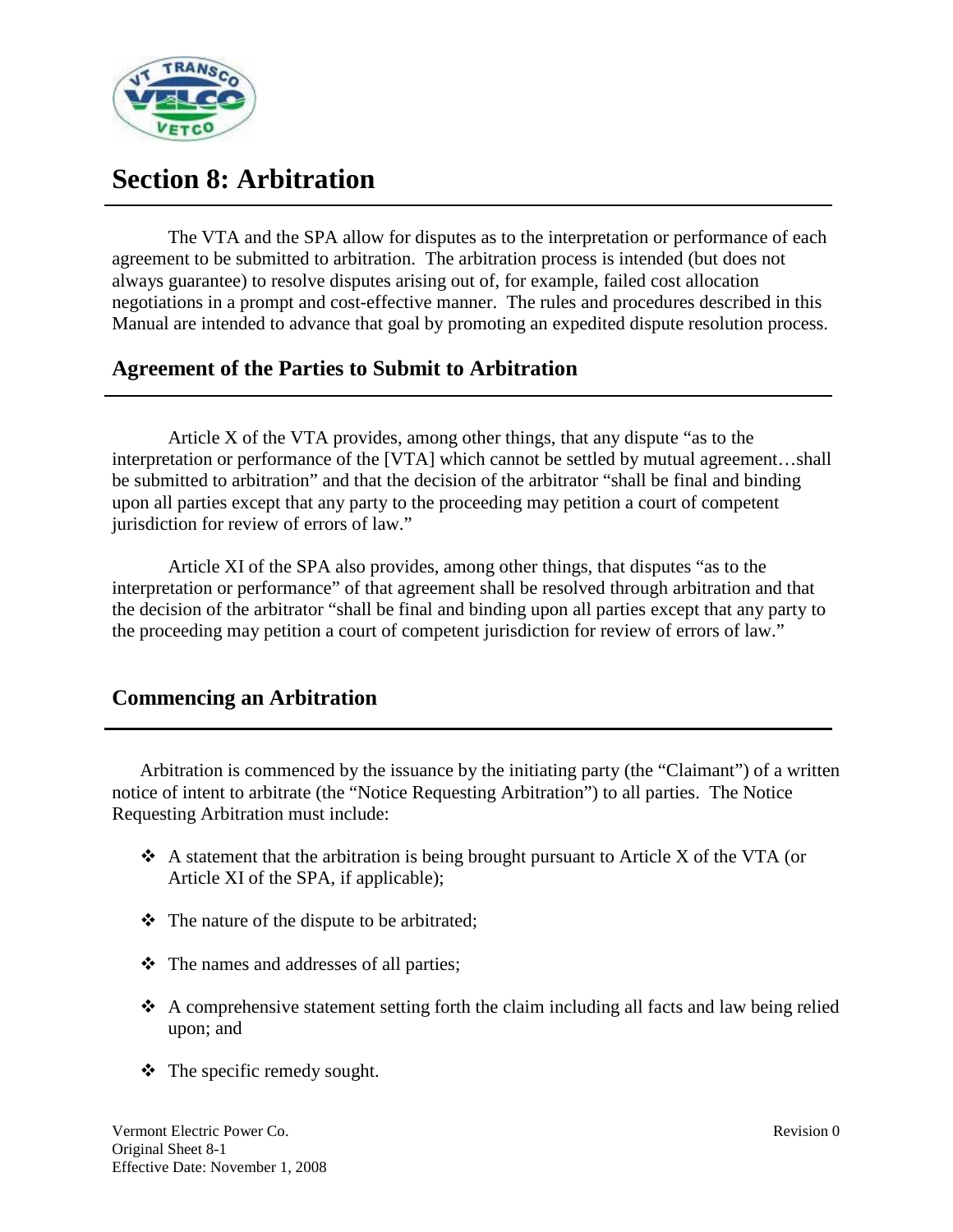

The Notice Requesting Arbitration must sufficiently describe the claim to make the dispute clear to the parties and to the arbitrator. The notice of arbitration shall be served by delivery by hand or by overnight mail to all parties.

Each party may file within 30 days of service of the Notice Requesting Arbitration an answering statement setting forth its comprehensive response, including all facts and law relied upon. To the extent that such answer may assert counterclaims or implead third parties, the arbitrator shall establish aggressive timelines for responses.

## **Choice of Law and Locale of Arbitration**

The arbitration shall be governed by the laws of the state of Vermont and the arbitration hearing shall be conducted in the state of Vermont at a date, time and location to be mutually agreed upon by the parties within 15 days of service of the Notice Requesting Arbitration.

## **Appointment of an Arbitrator**

The arbitration shall be conducted before a single neutral arbitrator to be mutually agreed upon by the parties within 15 days following the service of the Notice Requesting Arbitration. In the case of failure to agree upon an arbitrator within these 15 days, any party may request the American Arbitration Association to appoint the arbitrator. Unless an alternative procedure is agreed to by the parties, the parties shall follow the procedure set forth in Commercial Arbitration Rules and Procedures of the American Arbitration Association for the selection of an arbitrator.

## **Conduct of Proceedings**

The arbitration shall be administered by the American Arbitration Association pursuant to its Expedited Commercial Arbitration Rules and Procedures, as may be amended in writing by agreement of the parties. To the extent that a conflict exists between the rules and procedures of the American Arbitration Association and the VTA, SPA or this Manual, the VTA, SPA and/or this Manual will control.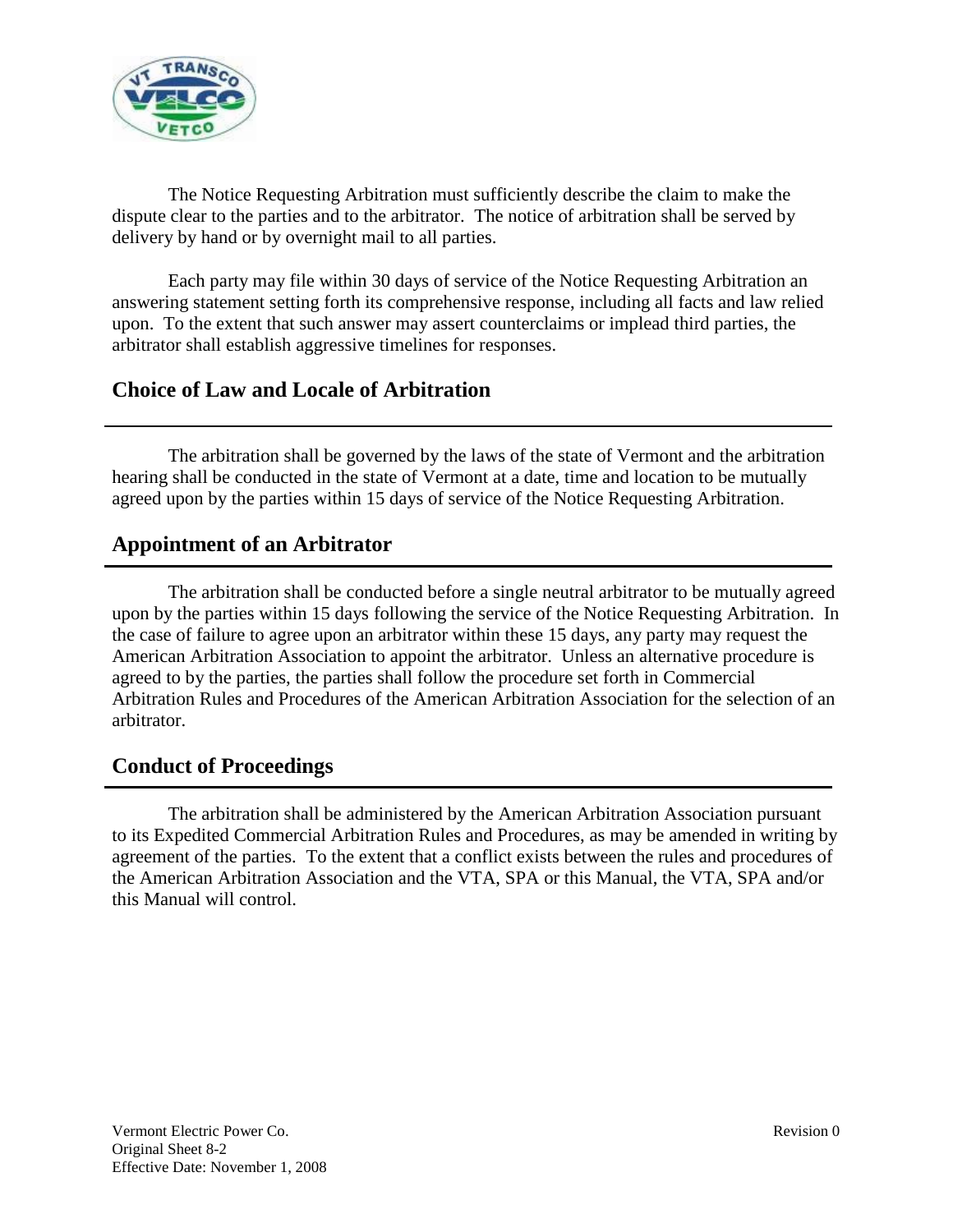

## **Scope of Award**

The arbitrator may grant any remedy or relief that the arbitrator deems just and equitable and within the scope of any and all agreements among the parties. The arbitrator's decision, issued after each party has had an opportunity to be heard, shall be in writing and shall separately set forth the arbitrator's findings of fact and law. The arbitrator shall not, however, have the power to amend or add to the VTA or the SPA.

In addition, during the conduct of the arbitration, the arbitrator may make other decisions (*e.g.,* interim, interlocutory or partial orders) as are necessary in the conduct of the arbitration.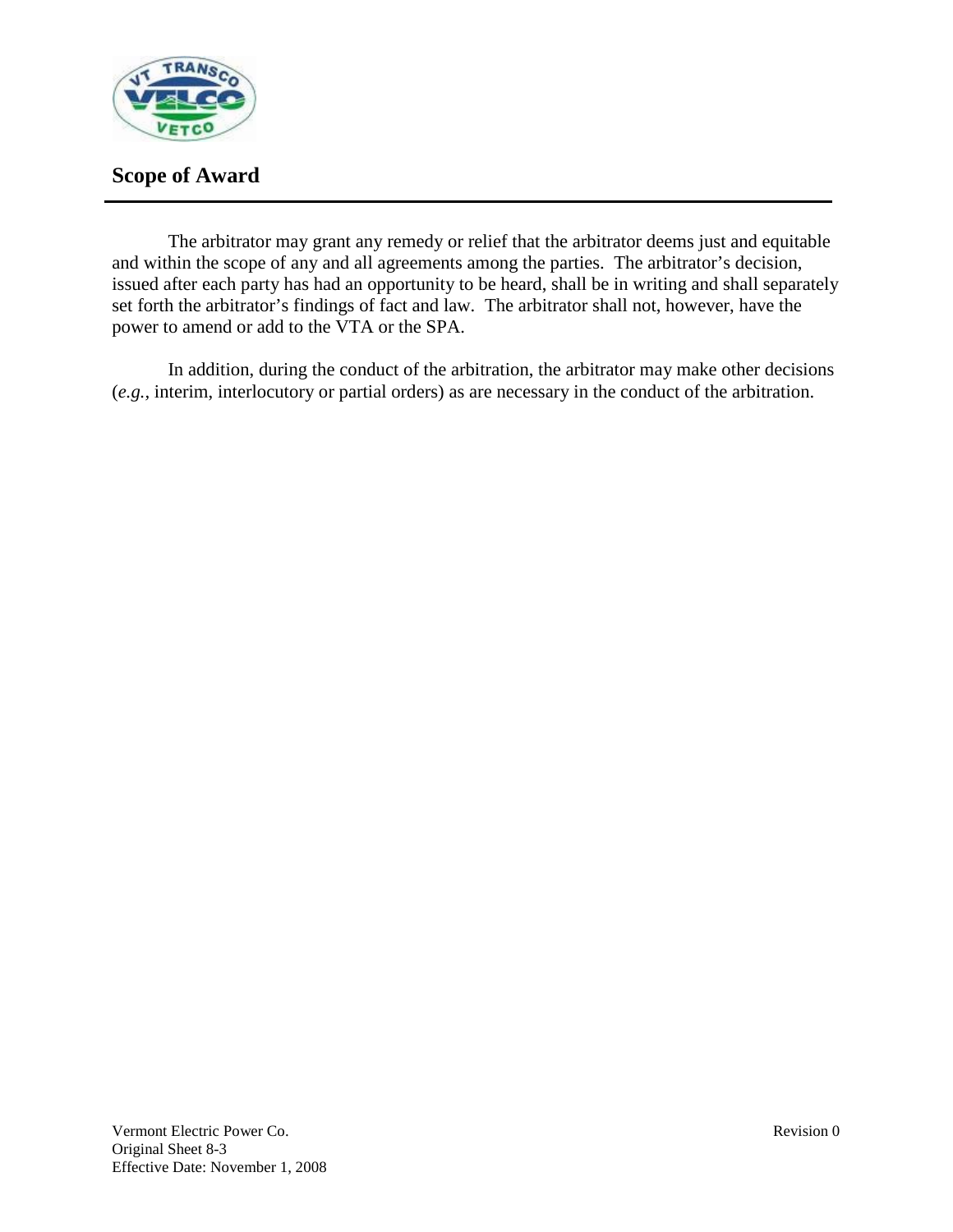

# **Appendix I: List of Vermont DUs and Contact Information for Notification**

Pursuant to the Revision section of this Manual, it is each DU, VDPS and VPPSA's responsibility to provide VELCO and the OpCom with an e-mail address to be used for notifying those parties of any changes or revisions to the V-TAM. This Appendix sets forth each provided e-mail address. VELCO may revise the contents of this Appendix I without utilizing the revision process as set forth in the Revision section of this Manual.

### **Distribution Utility E-mail Address**

V-TAM Administrator

Burlington Electric Dept. Central Vermont Public Service Department of Public Service Green Mountain Power Swanton Village Town of Hardwick Town of Readsboro Vermont Electric Cooperative Vermont Marble Power Division Village of Barton Village of Enosburg Village of Hyde Park Village of Jacksonville Village of Johnson Village of Ludlow Village of Lyndonville Village of Morrisville Village of Northfield Village of Orleans Village of Stowe VPPSA Washington Electric Cooperative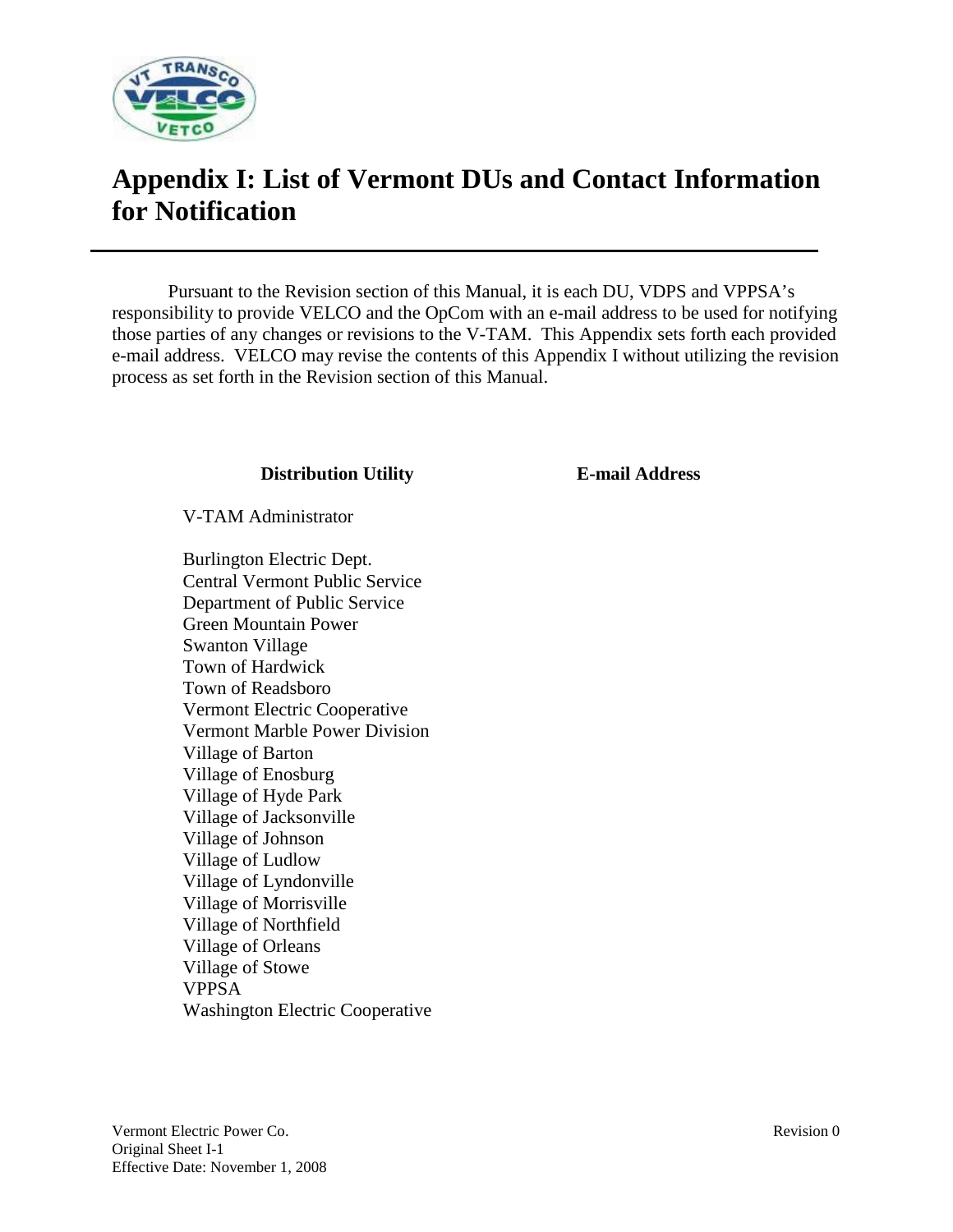

# **Appendix II: Table of Projected Percentage Ownership of VT Transco**

This table lists each DU's projected percentage ownership in VT Transco as of year end, 2008, each DU's projected percentage ownership in VELCO as of year end, 2008, and each DU's total projected percentage ownership of VT Transco, including each DU's percentage ownership of VELCO's percentage ownership of VT Transco. Each percentage has been rounded to two decimal points. VELCO may revise this Appendix II without using the revision process as set forth in the Revision section of this Manual to reflect changes from year to year in the DU's ownership interest.

## **VT TRANSCO Class A and B Membership Equity**

**(000's) Vermont Electric Power Consolidated Company's Ownership (000's) Year End Year End Consolidated Year End 2008 % Owned 2008 % Owned 2008 % Owned** Burlington Electric Dept 9,452 3.84% 1,443 6.02% 0.76% 4.60% Central Vermont Public Service 77,940 31.66% 11,286 47.05% 5.92% 37.58% Green Mountain Power 69,807 28.36% 6,999 29.18% 3.67% 32.03% Swanton Village  $594$  0.24% 249 1.04% 0.13% 0.37% Town of Hardwick 1,953 0.79% 179 0.74% 0.09% 0.89% Town of Readsboro 6 0.00% 13 0.06% 0.01% 0.01% Vermont Electric Cooperative 9,573 3.89% 1,679 7.00% 0.88% 4.77% Vermont Electric Power Company 31,000 12.59% 0 0.00% 0.00% 0.00% Vermont Marble Power Division 1,932 0.78% 0 0.00% 0.00% 0.78% Village of Barton 40 0.02% 75 0.31% 0.04% 0.06% Village of Enosburg 59 0.02% 96 0.40% 0.05% 0.07% Village of Hyde Park **1,277** 0.52% 65 0.27% 0.03% 0.55% Village of Jacksonville 15 0.01% 31 0.13% 0.02% 0.02% Village of Johnson **1,173** 0.48% 89 0.37% 0.05% 0.52% Village of Ludlow 102 0.04% 256 1.07% 0.13% 0.18% Village of Lyndonville 0 0.00% 351 1.46% 0.18% 0.18% Village of Morrisville 5,906 2.40% 224 0.93% 0.12% 2.52% Village of Northfield 318 0.13% 135 0.56% 0.07% 0.20% Village of Orleans 0 0.00% 94 0.39% 0.05% 0.05% Village of Stowe 20,288 8.24% 357 1.49% 0.19% 8.43% VPPSA 11,890 4.83% 0 0.00% 0.00% 4.83% Washington Electric Cooperative  $2,855$  1.16% 368 1.53% 0.19% 1.35% **Total 246,180 100.00% 23,988 100% 12.59% 100.00%**